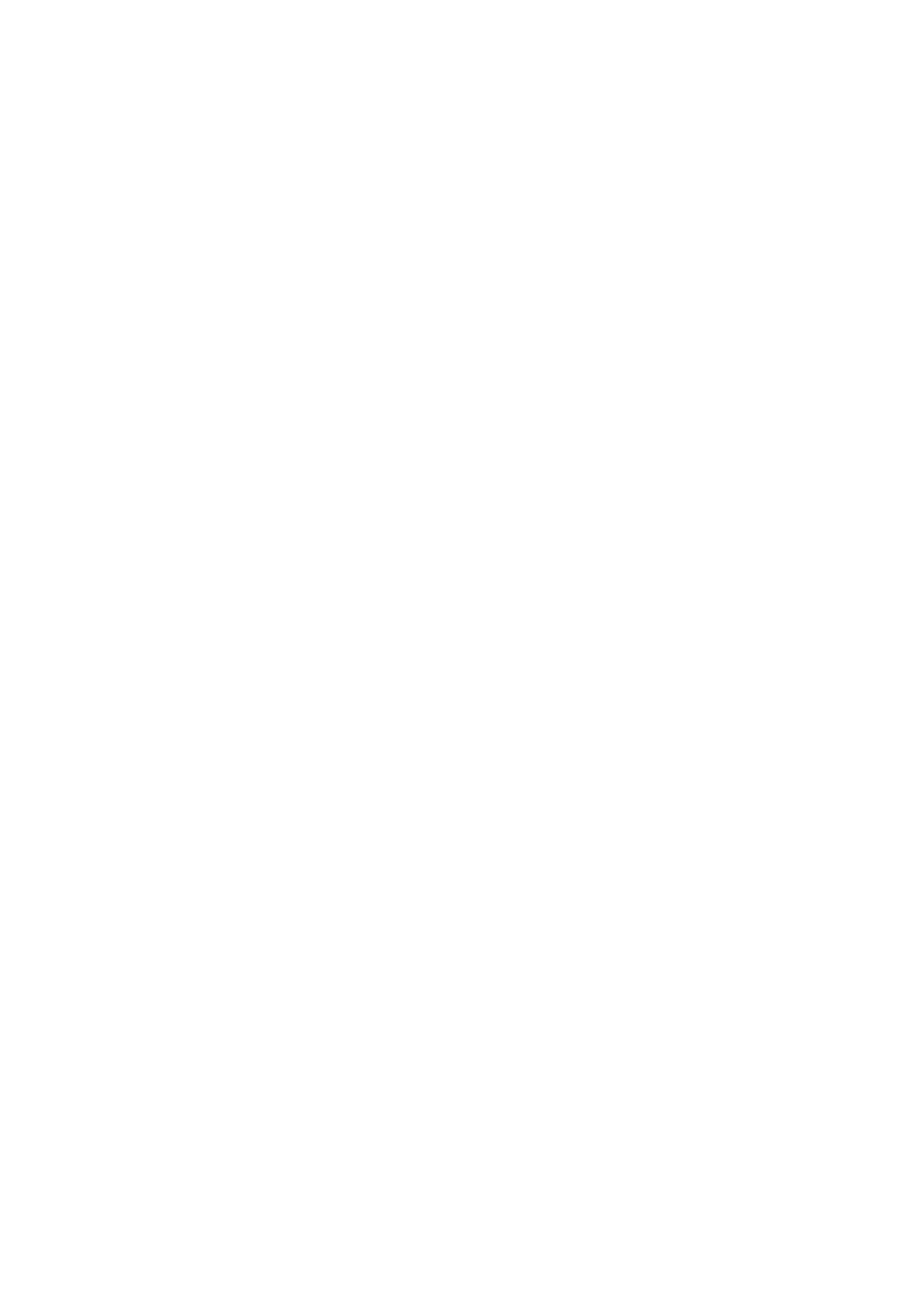### WEIGHTED INEQUALITIES INVOLVING ITERATION OF TWO HARDY INTEGRAL OPERATORS

#### AMIRAN GOGATISHVILI, TUĞÇE ÜNVER

ABSTRACT. Let  $0 < p \leq 1$  and  $0 < q, r < \infty$ . We characterize validity of the inequality for the composition of the Hardy operator,

$$
\bigg(\int_a^b \bigg(\int_a^x \bigg(\int_a^t f(s)^p v(s) ds\bigg)^{\frac{q}{p}} u(t) dt\bigg)^{\frac{r}{q}} w(x) dx\bigg)^{\frac{1}{r}} \le C \int_a^b f(x) dx,
$$

for all non-negative measurable functions on  $(a, b)$ ,  $-\infty \le a < b \le \infty$ . We construct a more straightforward discretization method than those previously presented in the literature, and we characterize this inequality in both discrete and continuous forms.

#### 1. Introduction and the main results

Let  $-\infty \le a < b \le \infty$ . Denote by  $\mathfrak{M}^+(a, b)$  the set of all non-negative measurable functions on  $(a, b)$  and  $\mathfrak{M}^{\uparrow}(a, b)$  is the class of non-decreasing elements of  $\mathfrak{M}^+(a, b)$ .

In operator theory, weighted inequalities involving operator composition may be found in a wide range of topics. Let  $0 < q, r < \infty$  and  $1 \leq p < \infty$ . The validity of inequalities

$$
\left(\int_0^\infty \left(\int_0^x \left(\int_t^\infty h(s)ds\right)^q u(t)dt\right)^{\frac{r}{q}} w(x)dx\right)^{\frac{1}{r}} \le C\left(\int_0^\infty h(x)^p v(x)dx\right)^{\frac{1}{p}},\tag{1.1}
$$

and

$$
\left(\int_0^\infty \left(\int_0^x \left(\int_0^t h(s)ds\right)^q u(t)dt\right)^{\frac{r}{q}} w(x)dx\right)^{\frac{1}{r}} \le C\left(\int_0^\infty h(x)^p v(x)dx\right)^{\frac{1}{p}},\tag{1.2}
$$

for all  $h \in \mathfrak{M}^+(0,\infty)$  are crucial, because many classical inequalities can be reduced to them. For example, duality techniques reduce the embeddings between Lorentz-type spaces, Morrey-type spaces and Cesáro-type spaces to the weighted iterated inequalities (see, e.g.  $[3, 5, 7, 27]$ ).

Various approaches have been used to handle inequalities (1.1) and (1.2) resulting with conditions of different nature. Inequality (1.1) is investigated thoroughly. Detailed information on the development and history of this inequality may be found in the recent paper [4].

<sup>2010</sup> Mathematics Subject Classification. 26D10.

Key words and phrases. weighted Hardy inequality, iterated operators, Copson operator, Hardy operator, inequalities for monotone functions.

The research of A. Gogatishvili was supported by Czech Academy of Sciences RVO: 67985840. The research of T. Unver was supported by the grant of The Scientific and Technological Research Council of Turkey (TUBITAK), Grant No: 1059B192000075.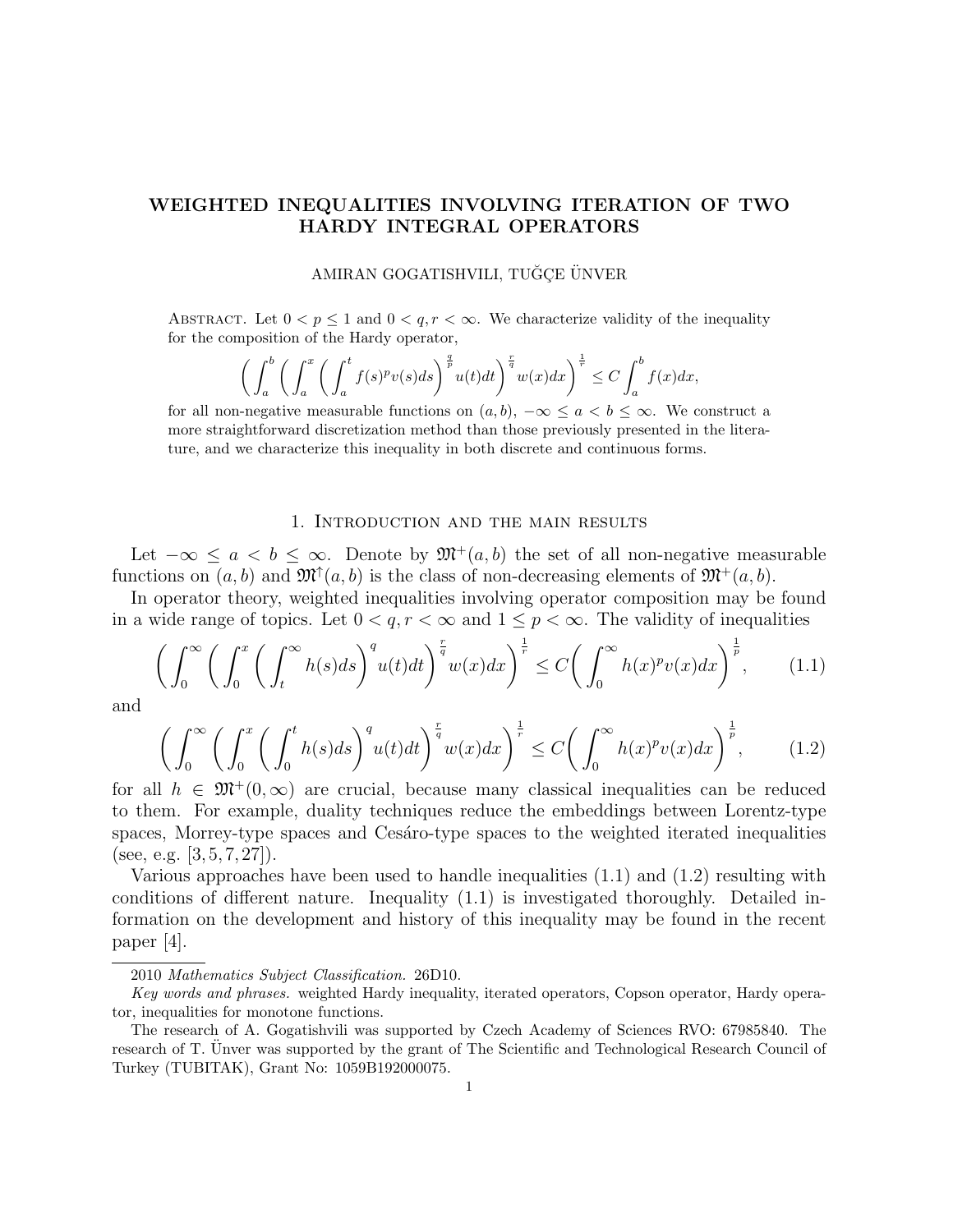Our goal in this paper is to characterize (1.2). When  $q = 1$  using Fubini's Theorem, inequality (1.2) reduces to the weighted Hardy-type inequality involving kernel, that is,

$$
\left(\int_0^\infty \left(\int_0^x \left(\int_s^x u(t)dt\right)h(s)ds\right)^r w(x)dx\right)^{\frac{1}{r}} \le C\left(\int_0^\infty h(x)^pv(x)dx\right)^{\frac{1}{p}}, \quad h \in \mathfrak{M}^+(0,\infty)
$$
\n(1.3)

Inequality (1.3) was completely characterized in [2,19,22,26] when  $1 \leq r, p < \infty$ . However, for a long period there was no adequate characterization in the case when  $0 < r < 1 \leq p <$  $\infty$ . Several attempts have been made to tackle this case (see, e.g. [10, 18, 23, 26]), in some works necessary and sufficient conditions did not match, while in others characterization had a discrete form or involved auxiliary functions, hence it was not easily verifiable. Finally, in [16] the missing integral conditions were provided.

We should also mention that in [9, 10], using reduction techniques, Hardy inequality involving non-decreasing functions, that is,

$$
\left(\int_0^\infty \left(\int_0^x f(s)u(s)ds\right)^q w(x)dx\right)^{\frac{1}{q}} \le C\left(\int_0^\infty f(x)^p v(x)dx\right)^{\frac{1}{p}}, \quad f \in \mathfrak{M}^\uparrow(0,\infty) \quad (1.4)
$$

is reduced to inequality (1.3). However, as we have already mentioned, at that point of time the characterizations of the reduced inequalities were not known. Combination of Theorem 3.13, Theorem 3.18 and Corollary 3.2 from [10] provides a characterization of (1.4) but the result is non-standard and it is hard to extract the characterization from the theorems. The earlier works on inequality  $(1.4)$  can be found in  $[11, 12, 14, 21]$ .

We would like to point out that the characterization of  $(1.4)$  may be obtained directly from inequality (1.2) without any further work (see, the proof of Theorem 1.2). We can provide the characterization of inequality (1.4) as a direct outcome of our main theorem (see, Theorem 1.1); nevertheless, we would like to provide it here to integrate all relevant parameter choices into a single theorem for the reader's convenience (see, Theorem 1.2).

In the general cases (1.2) is characterized in [6] but the conditions are in a non-standard form. It was also considered in [24], but the conditions are not applicable because they involve auxiliary functions. The special case of the dual version of (1.2) which involves iteration of the Copson operators  $\int_t^{\infty} h$  is treated in [20] when  $p = 1$ , using a combination of reduction techniques and discretization. Recently, in [17], a more complicated discretization method is used to establish a characterisation of the same inequality that involves iteration of the Copson operators and is restricted to non-degenerate weights, and the case  $p = 1$  is presented without a proof. In our approach the case  $p > 1$  is not separated from  $p=1$ .

As one can see in Theorem 3.1, discretization method transforms the inequality at hand equivalently to discrete inequalities that involve local characterizations of inequalities having low-order iterations. For the very reason our aim in this paper is to revisit inequality (1.2) on  $(a, b)$  where  $-\infty \le a < b \le \infty$ .

Recently, in [4], with a new and simpler discretization technique requires neither parameter restrictions nor non-degeneracy conditions, characterization of (1.1) is given. We adapt this approach to the specific demands of the inequality considered in this paper.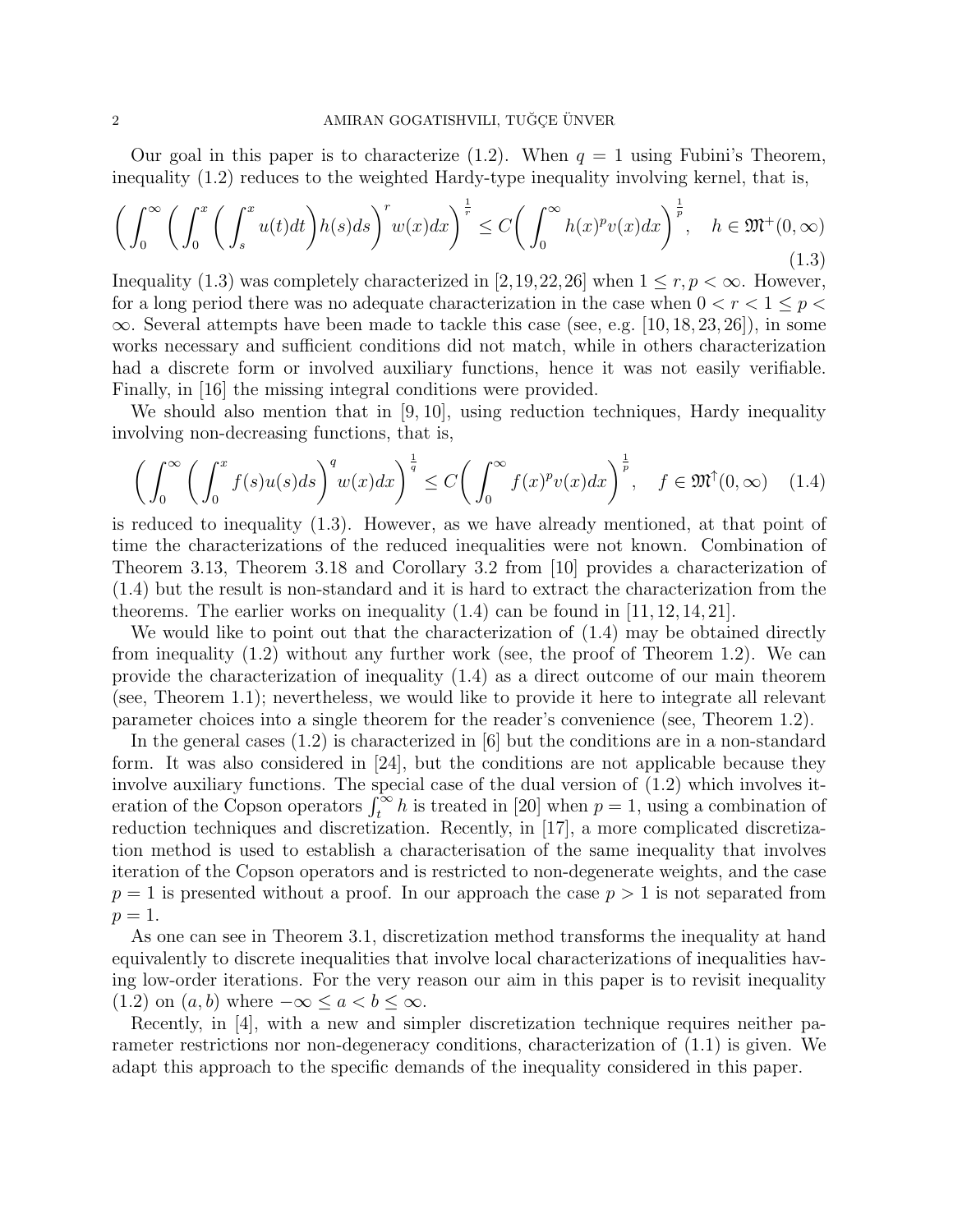Let  $-\infty \le a < b \le \infty$  and a weight be a non-negative measurable function on  $(a, b)$ . The principal goal of this study is to determine the necessary and sufficient conditions on weights  $u, v, w$  on  $(a, b)$  for which

$$
\left(\int_{a}^{b} \left(\int_{a}^{x} \left(\int_{a}^{t} f^{p}v\right)^{\frac{q}{p}} u(t)dt\right)^{\frac{r}{q}} w(x)dx\right)^{\frac{1}{r}} \leq C \int_{a}^{b} f \tag{1.5}
$$

holds for  $f \in \mathfrak{M}^+(a, b)$ , with exponents  $0 < q, r < \infty$  and  $0 < p \leq 1$ . It is worth noting that if  $p > 1$ , inequality (1.5) only holds for trivial functions.

We should note that for  $a = 0$  and  $b = \infty$ , first taking  $v \mapsto v^{-p}$  then replacing  $f \mapsto h^{\frac{1}{p}}v$ , (1.5) provides the characterization of (1.2) with the parameters  $q = \frac{q}{n}$  $\frac{q}{p}, r = \frac{r}{p}$  $\frac{r}{p}, p = \frac{1}{p}$  $\frac{1}{p}$  right away.

Let us first go through the essential notations and conventions before we present our main results. The left and right sides of the inequality numbered by (∗) are denoted by LHS(\*) and RHS(\*), respectively. We put  $0.\infty = \infty/\infty = 0/0 = 0$ . The symbol  $A \lesssim B$ means that there exists a constant  $c > 0$  such that  $A \leq cB$  where c depends only on the parameters p, q, r. If both  $A \lesssim B$  and  $B \lesssim A$ , then we write  $A \approx B$ .

For  $0 < p \leq 1$ , and  $x, y \in [a, b]$ , denote by

$$
V_p(x,y) := \begin{cases} \left(\int_x^y v^{\frac{1}{1-p}}\right)^{\frac{1-p}{p}}, & 0 < p < 1, \\ \text{ess}\sup_{s \in (x,y)} v(s), & p = 1. \end{cases}
$$
 (1.6)

Now, we are ready to formulate our main result.

**Theorem 1.1.** Let  $0 < p \leq 1$ ,  $0 < q, r < \infty$  and let u, v, w be weights on  $(a, b)$ . Then inequality (1.5) holds for all  $f \in \mathfrak{M}^+(a, b)$  if and only if

(i)  $1 \leq r, 1 \leq q$  and

$$
C_1 := \underset{x \in (a,b)}{\mathrm{ess\,sup}} \left( \int_x^b w(t) \left( \int_x^t u \right)^{\frac{r}{q}} dt \right)^{\frac{1}{r}} V_p(a, x) < \infty. \tag{1.7}
$$

Moreover, the best constant C in inequality (1.5) satisfies  $C \approx C_1$ .

(ii)  $r < 1 \leq q$ ,

$$
C_2 := \left(\int_a^b \left(\int_x^b w\right)^{\frac{r}{1-r}} w(x) \operatorname{ess} \sup_{t \in (a,x)} \left(\int_t^x u\right)^{\frac{r}{q(1-r)}} V_p(a,t)^{\frac{r}{1-r}} dx\right)^{\frac{1-r}{r}} < \infty,
$$

and

$$
C_3 := \left(\int_a^b \left(\int_x^b w(s) \left(\int_x^s u\right)^{\frac{r}{q}} ds\right)^{\frac{r}{1-r}} w(x) \operatorname{ess} \sup_{t \in (a,x)} \left(\int_t^x u\right)^{\frac{r}{q}} V_p(a,t)^{\frac{r}{1-r}} dx\right)^{\frac{1-r}{r}} < \infty. \tag{1.8}
$$

Moreover, the best constant C in inequality (1.5) satisfies  $C \approx C_2 + C_3$ .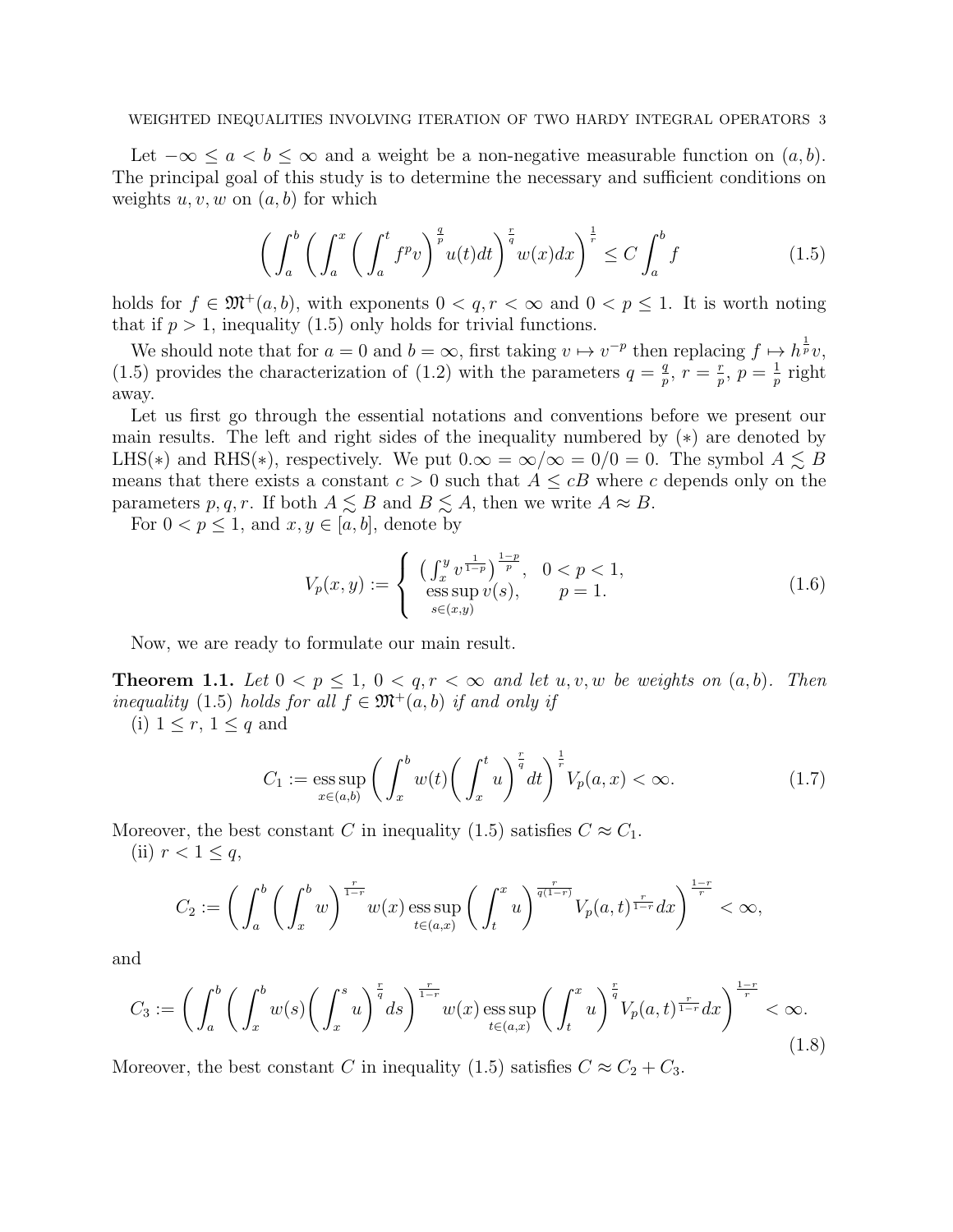(iii)  $q < 1 \leq r$ ,  $C_1 < \infty$  and

$$
C_4 := \sup_{x \in (a,b)} \left( \int_x^b w \right)^{\frac{1}{q}} \left( \int_a^x \left( \int_t^x u \right)^{\frac{q}{1-q}} u(t) V_p(a,t)^{\frac{q}{1-q}} dt \right)^{\frac{1-q}{q}} < \infty,
$$

where  $C_1$  is defined in (1.7). Moreover, the best constant C in inequality (1.5) satisfies  $C \approx C_1 + C_4.$ 

(iv)  $r < 1, q < 1, C_3 < \infty$  and

$$
C_5 := \bigg(\int_a^b \bigg(\int_x^b w\bigg)^{\frac{r}{1-r}} w(x) \bigg(\int_a^x \bigg(\int_t^x u\bigg)^{\frac{q}{1-q}} u(t) V_p(a,t)^{\frac{q}{1-q}} dt\bigg)^{\frac{r(1-q)}{q(1-r)}} dx\bigg)^{\frac{1-r}{r}} < \infty,
$$

where  $C_3$  is defined in (1.8). Moreover, the best constant C in inequality (1.5) satisfies  $C \approx C_3 + C_5.$ 

**Theorem 1.2.** Let  $0 < p, q < \infty$  and  $u, v, w$  be weights on  $(a, b)$ . Then inequality

$$
\left(\int_{a}^{b} \left(\int_{a}^{x} f(s)u(s)ds\right)^{q} w(x)dx\right)^{\frac{1}{q}} \le C\left(\int_{a}^{b} f(x)^{p}v(x)dx\right)^{\frac{1}{p}},\tag{1.9}
$$

holds for all  $f \in \mathfrak{M}^{\uparrow}(a, b)$  if and only if (i)  $p \leq q, p \leq 1$  and

$$
\mathcal{C}_1 := \underset{x \in (a,b)}{\mathrm{ess\,sup}} \left( \int_x^b w(t) \left( \int_x^t u \right)^q dt \right)^{\frac{1}{q}} \left( \int_x^b v \right)^{-\frac{1}{p}} < \infty. \tag{1.10}
$$

Moreover, the best constant C in inequality (1.9) satisfies  $C \approx \mathcal{C}_1$ .

(ii)  $q < p \leq 1$ ,

$$
\mathcal{C}_2 := \bigg( \int_a^b \bigg( \int_x^b w \bigg)^{\frac{q}{p-q}} w(x) \operatorname{ess} \sup_{t \in (a,x)} \bigg( \int_t^x u \bigg)^{\frac{pq}{p-q}} \bigg( \int_t^b v \bigg)^{-\frac{q}{p-q}} dx \bigg)^{\frac{p-q}{pq}} < \infty,
$$

and

$$
\mathcal{C}_3 := \left( \int_a^b \left( \int_x^b w(s) \left( \int_x^s u \right)^q ds \right)^{\frac{q}{p-q}} w(x) \operatorname{ess} \sup_{t \in (a,x)} \left( \int_t^x u \right)^q \left( \int_t^b v \right)^{-\frac{q}{p-q}} dx \right)^{\frac{p-q}{pq}} < \infty. \tag{1.11}
$$

Moreover, the best constant C in inequality (1.9) satisfies  $C \approx C_2 + C_3$ .

(iii)  $1 < p \leq q$ ,  $C_1 < \infty$  and

$$
\mathcal{C}_4:=\sup_{x\in(a,b)}\bigg(\int_x^b w\bigg)\bigg(\int_a^x \bigg(\int_t^x u\bigg)^{\frac{1}{p-1}}u(t)\bigg(\int_t^b v\bigg)^{-\frac{1}{p-1}}dt\bigg)^{\frac{p-1}{p}}<\infty,
$$

where  $C_1$  is defined in (1.10). Moreover, the best constant C in inequality (1.9) satisfies  $C \approx \mathcal{C}_1 + \mathcal{C}_4.$ 

(iv)  $q < p$ ,  $1 < p$ ,  $\mathcal{C}_3 < \infty$  and

$$
\mathcal{C}_5:=\bigg(\int_a^b\bigg(\int_x^b w\bigg)^{\frac{q}{p-q}} w(x)\bigg(\int_a^x\bigg(\int_t^x u\bigg)^{\frac{1}{p-1}} u(t)\bigg(\int_t^b v\bigg)^{-\frac{1}{p-1}} dt\bigg)^{\frac{q(p-1)}{p-q}} dx\bigg)^{\frac{p-q}{pq}} <\infty,
$$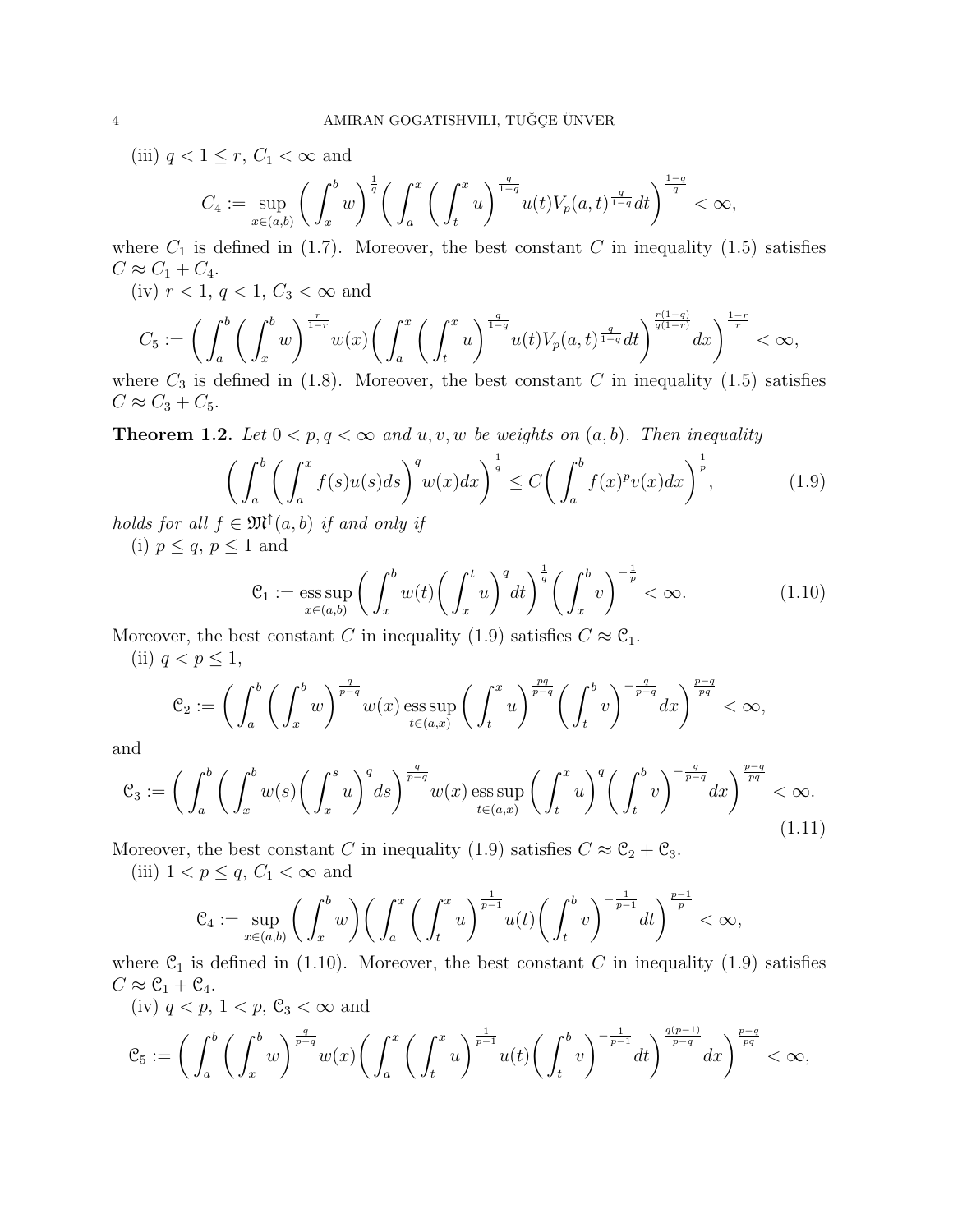where  $\mathcal{C}_3$  is defined in (1.11). Moreover, the best constant C in inequality (1.9) satisfies  $C \approx \mathcal{C}_3 + \mathcal{C}_5.$ 

Proofs of Theorem 1.1 and Theorem 1.2 will be given in Section 4.

#### 2. Preliminary Results

In this section, we cover the foundations of discretization as well as several new results that will be employed often throughout the proof of the main theorem.

**Definition 2.1.** Let  $N \in \mathbb{Z} \cup \{-\infty\}$ ,  $M \in \mathbb{Z} \cup \{+\infty\}$ ,  $N < M$ , and  $\{a_k\}_{k=N}^M$  be a sequence of positive numbers. We say that  ${a_k}_{k=N}^M$  is geometrically decreasing if

$$
\sup \left\{ \frac{a_{k+1}}{a_k}, \quad N \le k \le M \right\} < 1.
$$

**Lemma 2.2.** [8] Let  $\alpha > 0$  and  $n \in \mathbb{Z} \cup \{-\infty\}$ . If  $\{\tau_k\}_{k=n}^{\infty}$  is a geometrically decreasing sequence, then

$$
\sup_{n \le k < \infty} \tau_k \bigg( \sum_{i=n}^k a_i \bigg)^\alpha \approx \sup_{n \le k < \infty} \tau_k a_k^\alpha \tag{2.1}
$$

$$
\sum_{k=n}^{\infty} \tau_k \bigg(\sum_{i=n}^{k} a_i\bigg)^{\alpha} \approx \sum_{k=n}^{\infty} \tau_k a_k^{\alpha},\tag{2.2}
$$

and

$$
\sum_{k=n}^{\infty} \tau_k \sup_{n \le i \le k} a_i \approx \sum_{k=n}^{\infty} \tau_k a_k,
$$
\n(2.3)

for all non-negative sequences  $\{a_k\}_{k=n}^{\infty}$ .

**Lemma 2.3.** Let  $\alpha > 0$  and  $n \in \mathbb{Z} \cup \{-\infty\}$ . Assume that  $\{x_k\}_{k=n}^{\infty}$  is a strictly increasing sequence. If  $\{\tau_k\}_{k=n}^{\infty}$  is a geometrically decreasing sequence, then,

$$
\sup_{n \le k < \infty} \tau_k \bigg( \int_{x_{n-1}}^{x_k} g \bigg)^{\alpha} \approx \sup_{n \le k < \infty} \tau_k \bigg( \int_{x_{k-1}}^{x_k} g \bigg)^{\alpha},\tag{2.4}
$$

$$
\sum_{k=n}^{\infty} \tau_k \bigg( \int_{x_{n-1}}^{x_k} g \bigg)^{\alpha} \approx \sum_{k=n}^{\infty} \tau_k \bigg( \int_{x_{k-1}}^{x_k} g \bigg)^{\alpha},\tag{2.5}
$$

and

$$
\sum_{k=n}^{\infty} \tau_k \operatorname*{ess\,sup}_{s \in (x_{n-1}, x_k)} g(s) \approx \sum_{k=n}^{\infty} \tau_k \operatorname*{ess\,sup}_{s \in (x_{k-1}, x_k)} g(s), \tag{2.6}
$$

for all non-negative measurable g on  $(x_{n-1}, \infty)$ .

*Proof.* Assume that  ${x_k}_{k=n}^{\infty}$  is a strictly increasing sequence. For each  $n \in \mathbb{Z} \cup \{-\infty\}$ , we can write

$$
\int_{x_{n-1}}^{x_k} g = \sum_{i=n}^k \int_{x_{i-1}}^{x_i} g.
$$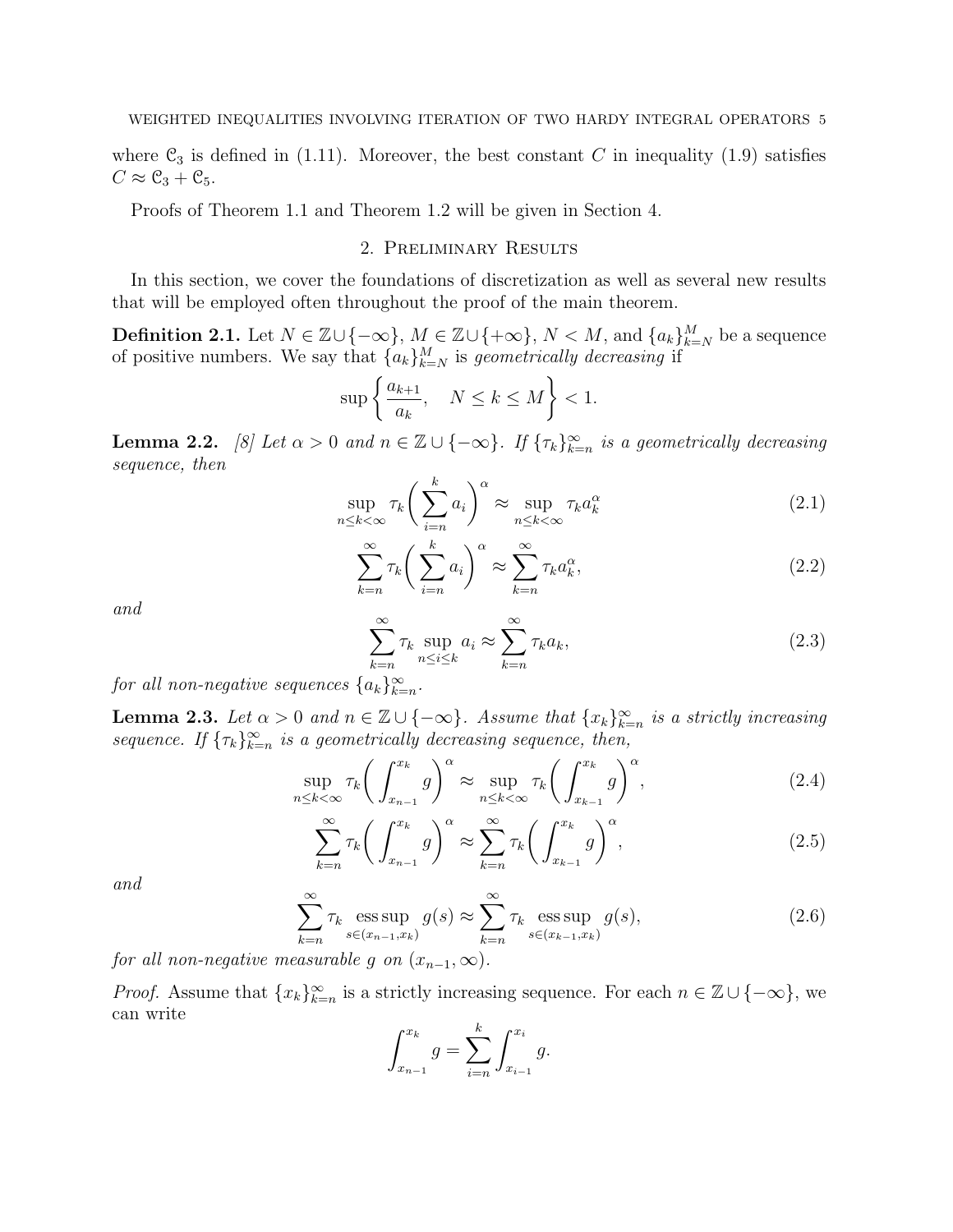Then  $(2.4)$  and  $(2.5)$  are direct consequences of  $(2.1)$  and  $(2.2)$ , respectively.

Similarly, for each  $n \in \mathbb{Z} \cup \{-\infty\}$ , we have

$$
\operatorname{ess} \sup_{s \in (x_{n-1}, x_k)} g(s) = \sup_{n \le i \le k} \operatorname{ess} \sup_{s \in (x_{i-1}, x_i)} g(s),
$$

so that applying  $(2.3)$ , we obtain  $(2.6)$ .

**Lemma 2.4.** Let  $\alpha > 0$  and and  $n \in \mathbb{Z} \cup \{-\infty\}$ . Assume that  $\{x_k\}_{k=n}^{\infty}$  is a strictly increasing sequence,  $\{\tau_k\}_{k=n}^{\infty}$  is a geometrically decreasing sequence, and  $\{\sigma_k\}_{k=n}^{\infty}$  is a positive non-decreasing sequence. Then

$$
\sup_{n+1\leq k<\infty} \tau_k \sup_{n\leq i
$$

and

$$
\sum_{k=n+1}^{\infty} \tau_k \sup_{n \le i < k} \left( \int_{x_i}^{x_k} g \right)^{\alpha} \sigma_i \approx \sum_{k=n+1}^{\infty} \tau_k \left( \int_{x_{k-1}}^{x_k} g \right)^{\alpha} \sigma_{k-1}.
$$
\n(2.8)

hold for all non-negative measurable g on  $(x_n, \infty)$ .

*Proof.* Let us start with the equivalency (2.7). Since  $\{\tau_k\}_{k=n}^{\infty}$  is a geometrically decreasing sequence, interchanging supremum and (2.4) give

$$
LHS(2.7) = \sup_{n \leq i < \infty} \sigma_i \sup_{i+1 \leq k < \infty} \tau_k \bigg( \int_{x_i}^{x_k} g \bigg)^{\alpha} \approx \sup_{n \leq i < \infty} \sigma_i \sup_{i+1 \leq k < \infty} \tau_k \bigg( \int_{x_{k-1}}^{x_k} g \bigg)^{\alpha}.
$$

Interchanging supremum once again and monotonicity of  $\{\sigma_k\}_{k=n}^{\infty}$  yield that

$$
LHS(2.7) \approx \sup_{n+1 \le k < \infty} \tau_k \bigg( \int_{x_{k-1}}^{x_k} g \bigg)^{\alpha} \sup_{n \le i \le k-1} \sigma_i = RHS(2.7).
$$

Let us now tackle (2.8). Monotonicity of  $\{\sigma_k\}_{k=n}^{\infty}$  gives that

$$
LHS(2.8) \leq \sum_{k=n+1}^{\infty} \tau_k \sup_{n \leq i < k} \left( \sum_{j=i}^{k-1} \sigma_j^{\frac{1}{\alpha}} \int_{x_j}^{x_{j+1}} g \right)^{\alpha} = \sum_{k=n+1}^{\infty} \tau_k \left( \sum_{j=n}^{k-1} \sigma_j^{\frac{1}{\alpha}} \int_{x_j}^{x_{j+1}} g \right)^{\alpha}.
$$

Then, using (2.2), we have the following upper estimate

$$
LHS(2.8) \le \sum_{k=n+1}^{\infty} \tau_k \bigg( \sum_{j=n+1}^{k} \sigma_{j-1}^{\frac{1}{\alpha}} \int_{x_{j-1}}^{x_j} g \bigg)^{\alpha} \approx RHS(2.8).
$$

On the other hand, the reverse estimate is clear and the proof is complete.  $\Box$ 

Let w be a non-negative neasurable function on  $(a, b)$ , denote by

$$
W^*(t) = \int_t^b w(s) \, ds, \quad t \in [a, b].
$$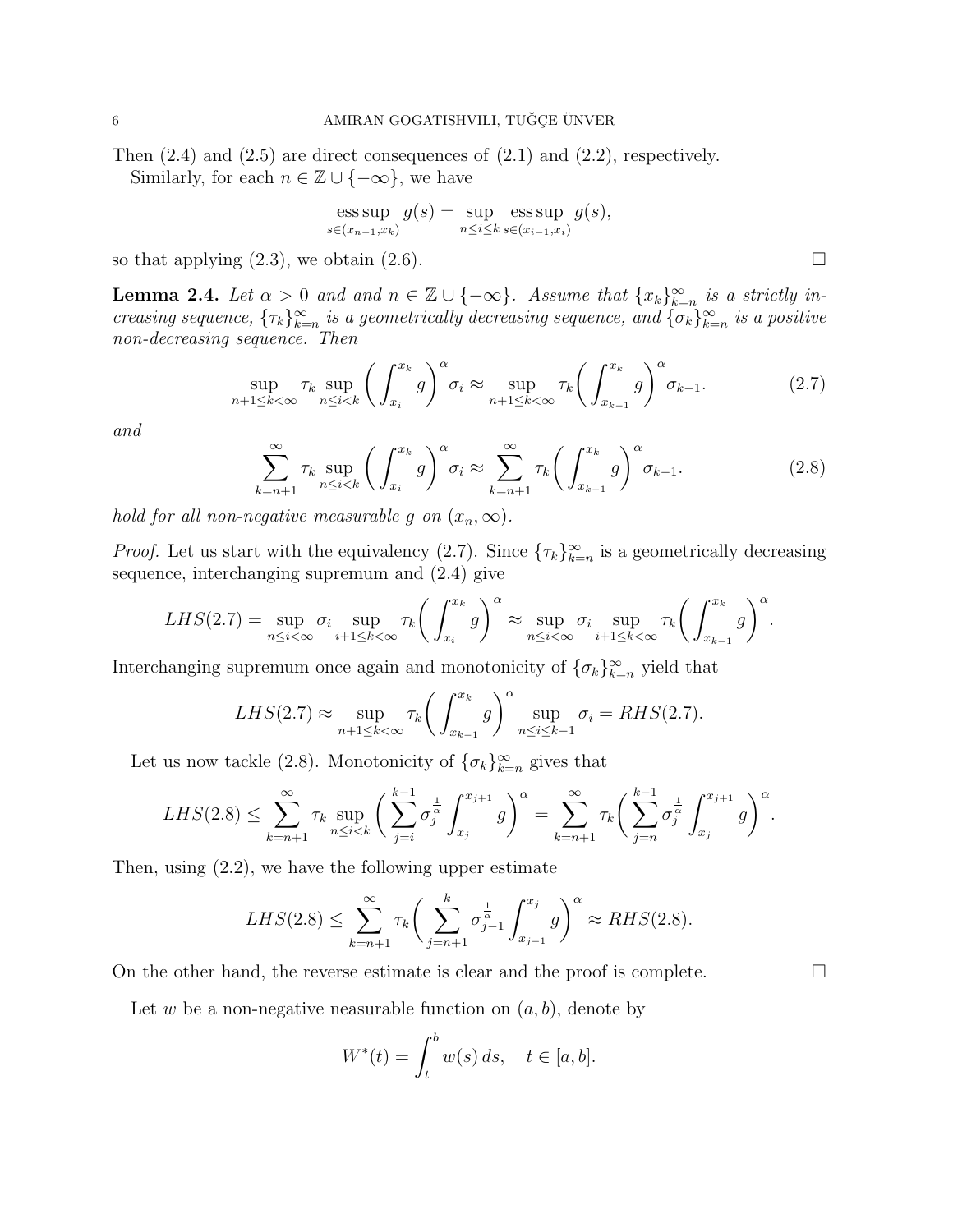**Definition 2.5.** Let w be a non-negative measurable function on  $(a, b)$ . A strictly increasing sequence  $\{x_k\}_{k=N}^{\infty} \subset [a, b]$  is said to be a discretizing sequence of the function W<sup>\*</sup>, if it satisfies  $W^*(x_k) \approx 2^{-k}$ ,  $N \leq k < \infty$ . If  $N > -\infty$  then  $x_N := a$ , otherwise  $x_{-\infty} := \lim_{k \to -\infty} x_k = a.$ 

It is worth noting that if  $N = -\infty$ , then  $N + 1$  is also  $-\infty$ .

**Lemma 2.6.** Let  $\alpha \geq 0$  and  $N \in \mathbb{Z} \cup \{-\infty\}$ . Assume that w is a weight on [a, b] and  ${x_k}_{k=N}^{\infty}$  is a discretizing sequence of the function  $W^*$ . Then for any  $n: N \leq n$ ,

$$
\int_{x_n}^b W^*(x)^\alpha w(x)h(x)dx \approx \sum_{k=n+1}^\infty 2^{-k(\alpha+1)}h(x_k)
$$
\n(2.9)

and

$$
\underset{x \in (x_n, b)}{\operatorname{ess\,sup}} W^*(x)^\alpha h(x) \approx \underset{n+1 \le k}{\operatorname{sup}} 2^{-k\alpha} h(x_k) \tag{2.10}
$$

hold for all non-negative and non-decreasing h on  $(a, b)$ .

*Proof.* Let  $\{x_k\}_{k=N}^{\infty}$  be a discretizing sequence of the function  $W^*$ . Monotonicity of h and properties of the discretizing sequence  ${x_k}_{k=N}^{\infty}$  yield

$$
LHS(2.9) = \sum_{k=n+1}^{\infty} \int_{x_{k-1}}^{x_k} h(x)W^*(x)^{\alpha}w(x)dx \lesssim \sum_{k=n+1}^{\infty} h(x_k) \int_{x_{k-1}}^{x_k} d\left[-W^*(x)^{\alpha+1}\right]
$$
  

$$
\approx \sum_{k=n+1}^{\infty} 2^{-k(\alpha+1)}h(x_k) = RHS(2.9),
$$

and, conversely

$$
LHS(2.9) \geq \sum_{k=n+1}^{\infty} \int_{x_k}^{x_{k+1}} h(x)W^*(x)^{\alpha}w(x)dx \gtrsim \sum_{k=n+1}^{\infty} h(x_k) \int_{x_k}^{x_{k+1}} d\Big[-W^*(x)^{\alpha+1}\Big]
$$
  

$$
\approx \sum_{k=n+1}^{\infty} 2^{-k(\alpha+1)}h(x_k) = RHS(2.9).
$$

Thus,  $(2.9)$  holds.

On the other hand, similarly,

$$
LHS(2.10) = \sup_{n+1 \le k < \infty} \operatorname*{ess\,sup}_{x \in (x_{k-1}, x_k)} W^*(x)^{\alpha} h(x) \approx \sup_{n+1 \le k < \infty} 2^{-k\alpha} \operatorname*{ess\,sup}_{x \in (x_{k-1}, x_k)} h(x) = RHS(2.10)
$$
hold.

#### 3. Discrete Characterization

We begin this section by observing that inequality  $(1.5)$  is equivalent to two other discrete inequalities, and we present the characterization in discrete form, which is noteworthy on its own.

Let us start with the discretization of inequality  $(1.5)$ .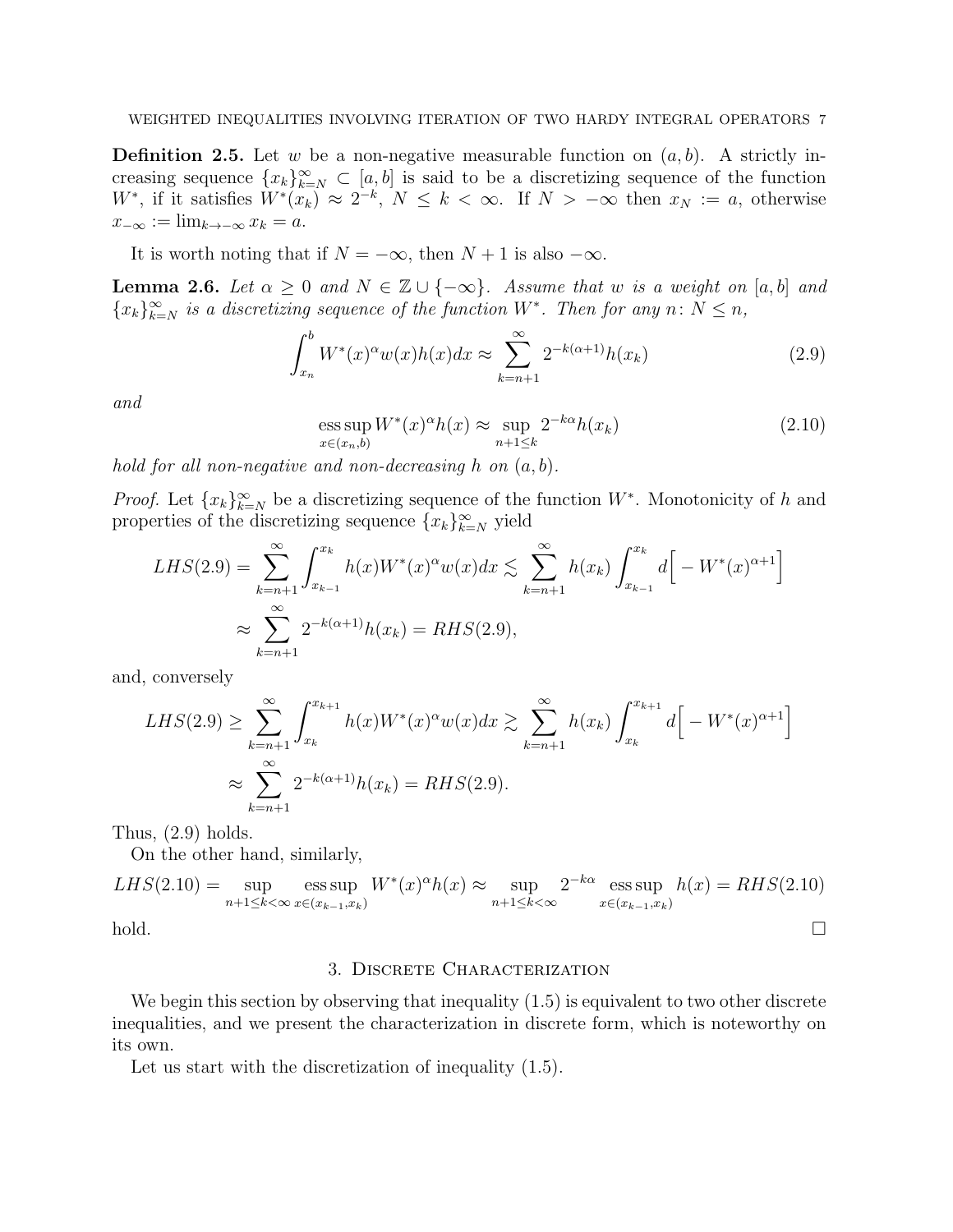**Theorem 3.1.** Let  $0 < p \leq 1$ ,  $0 < q, r < \infty$  and let  $u, v, w$  be weights on  $(a, b)$ . Assume that  $\{x_k\}_{k=N}^{\infty} \subset [a, b]$  is a discretizing sequence of the function  $W^*$ . Denote by

$$
B(x_{k-1}, x_k) := \sup_{h \in \mathfrak{M}^+(x_{k-1}, x_k)} \frac{\left(\int_{x_{k-1}}^{x_k} \left(\int_{x_{k-1}}^t h(s)^p v(s) ds\right)^{\frac{q}{p}} u(t) dt\right)^{\frac{1}{q}}}{\int_{x_{k-1}}^{x_k} h(t) dt}.
$$

Then there exists a positive constant C such that inequality (1.5) holds for all  $f \in \mathfrak{M}^+(a, b)$ if and only if there exist positive constants  $C'$  and  $C''$  such that

$$
\left(\sum_{k=N+1}^{\infty} 2^{-k} a_k^r B(x_{k-1}, x_k)^r \right)^{\frac{1}{r}} \le C' \sum_{k=N+1}^{\infty} a_k,
$$
\n(3.1)

and

$$
\left(\sum_{k=N+1}^{\infty} 2^{-k} \left(\int_{x_k}^{x_{k+1}} u\right)^{\frac{r}{q}} \left(\sum_{j=N+1}^{k} a_j^p V_p(x_{j-1}, x_j)^p\right)^{\frac{r}{p}}\right)^{\frac{1}{r}} \le C'' \sum_{k=N+1}^{\infty} a_k, \tag{3.2}
$$

hold for every sequence of non-negative numbers  $\{a_k\}_{k=N+1}^{\infty}$ . Moreover the best constants C, C' and C'', respectively, in (1.5), (3.1) and (3.2) satisfies  $C \approx C' + C''$ .

*Proof.* Let  $\{x_k\}_{k=N}^{\infty}$  be the discretizing sequence of the function W<sup>\*</sup>. Applying (2.9) with  $\alpha = 0$ , we have that

$$
LHS(1.5) \approx \bigg(\sum_{k=N+1}^{\infty} 2^{-k} \bigg(\int_{a}^{x_k} \bigg(\int_{a}^{t} f^p v\bigg)^{\frac{q}{p}} u(t) dt\bigg)^{\frac{r}{q}}\bigg)^{\frac{1}{r}}.
$$

Since,  $\{2^{-k}\}\$ is geometrically decreasing, using  $(2.5)$ , we obtain that

$$
LHS(1.5) \approx \left(\sum_{k=N+1}^{\infty} 2^{-k} \left(\int_{x_{k-1}}^{x_k} \left(\int_a^t f^p v\right)^{\frac{q}{p}} u(t) dt\right)^{\frac{r}{q}}\right)^{\frac{1}{r}}
$$
  

$$
\approx \left(\sum_{k=N+1}^{\infty} 2^{-k} \left(\int_{x_{k-1}}^{x_k} \left(\int_{x_{k-1}}^t f^p v\right)^{\frac{q}{p}} u(t) dt\right)^{\frac{r}{q}}\right)^{\frac{1}{r}}
$$
  
+ 
$$
\left(\sum_{k=N+2}^{\infty} 2^{-k} \left(\int_a^{x_{k-1}} f^p v\right)^{\frac{r}{p}} \left(\int_{x_{k-1}}^{x_k} u\right)^{\frac{r}{q}}\right)^{\frac{1}{r}}.
$$

Then, it is clear that there exists a positive constant  $C$  such that inequality (1.5) holds for all  $f \in \mathfrak{M}^+(a, b)$  if and only if there exist positive constants  $\mathfrak{C}'$  and  $\mathfrak{C}''$  such that

$$
\left(\sum_{k=N+1}^{\infty} 2^{-k} \left(\int_{x_{k-1}}^{x_k} \left(\int_{x_{k-1}}^t f^p v\right)^{\frac{q}{p}} u(t) dt\right)^{\frac{r}{q}}\right)^{\frac{1}{r}} \leq C' \sum_{k=N+1}^{\infty} \int_{x_{k-1}}^{x_k} f,
$$
(3.3)

and

$$
\left(\sum_{k=N+1}^{\infty} 2^{-k} \left(\int_{a}^{x_k} f^p v\right)^{\frac{r}{p}} \left(\int_{x_k}^{x_{k+1}} u\right)^{\frac{r}{q}}\right)^{\frac{1}{r}} \leq \mathcal{C}'' \sum_{k=N+1}^{\infty} \int_{x_{k-1}}^{x_k} f, \tag{3.4}
$$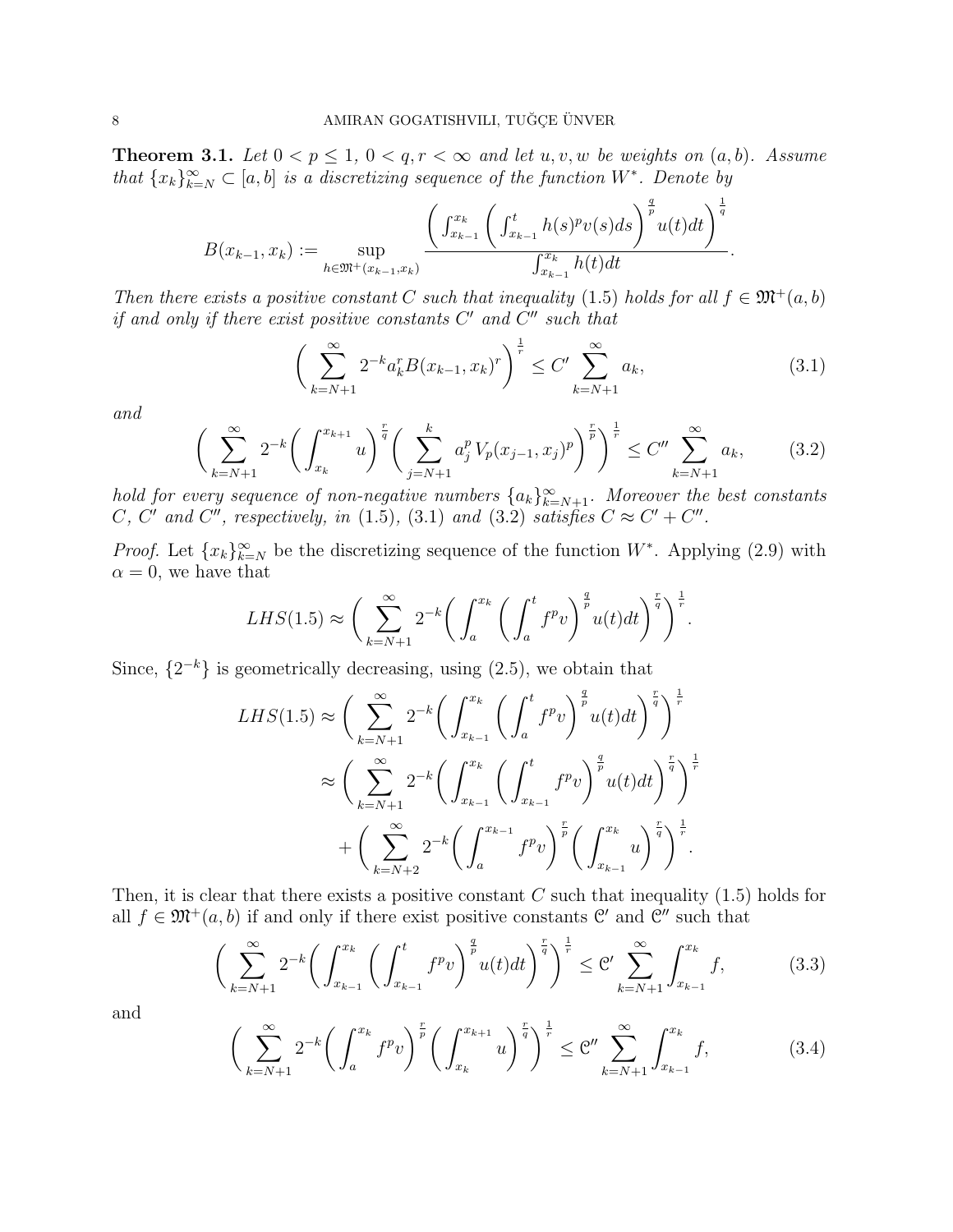hold for all  $f \in \mathfrak{M}^+(a, b)$ . Moreover,  $C \approx \mathfrak{C}' + \mathfrak{C}''$ .

Next, we will show that (3.3) holds for all  $f \in \mathfrak{M}^+(a, b)$  if and only if (3.1) holds for every sequence of non-negative numbers  $\{a_k\}_{k=N+1}^{\infty}$ .

Assume that (3.3) holds. By the definition of  $B(x_{k-1}, x_k)$ , there exist non-negative measurable functions  $h_k$ ,  $N + 1 \leq k$  on  $(a, b)$  such that

$$
\text{supp } h_k \subset [x_{k-1}, x_k], \quad \int_{x_{k-1}}^{x_k} h_k = 1, \quad \left( \int_{x_{k-1}}^{x_k} \left( \int_{x_{k-1}}^t h_k^p v \right)^{\frac{q}{p}} u(t) dt \right)^{\frac{1}{q}} \gtrsim B(x_{k-1}, x_k).
$$

Thus, inserting  $h = \sum_{m=N+1}^{\infty} a_m h_m$ , where  $\{a_m\}_{m=N+1}^{\infty}$  is any sequence of non-negative numbers, into (3.3), (3.1) follows. Moreover,  $C' \leq C'$ 

Conversely,  $(3.3)$  follows by, inserting  $a_k = \int_{x_{k-1}}^{x_k} h$  in  $(3.1)$  and  $\mathcal{C}' \leq C'$ . Further, we have  $\mathcal{C}' \approx C'$ .

Lastly, we will show that (3.4) holds for all  $f \in \mathfrak{M}^+(a, b)$  if and only if (3.2) holds for every sequence of non-negative numbers  $\{a_k\}_{k=N+1}^{\infty}$ .

Suppose that (3.4) holds. Furthermore,  $V_p(x_{k-1}, x_k)$ ,  $N + 1 \leq k$  defined in (1.6) can be expressed as

$$
\sup_{g \in \mathfrak{M}^+(x_{k-1},x_k)} \frac{\left(\int_{x_{k-1}}^{x_k} g(t)^p v(t) dt\right)^{\frac{1}{p}}}{\int_{x_{k-1}}^{x_k} g(t) dt} = V_p(x_{k-1},x_k).
$$

Then, there exist non-negative measurable functions  $g_k$ ,  $N + 1 \leq k$  on  $(a, b)$  such that

$$
\text{supp } g_k \subset [x_{k-1}, x_k], \quad \int_{x_{k-1}}^{x_k} g_k = 1, \quad \left(\int_{x_{k-1}}^{x_k} g_k^p v\right)^{\frac{1}{p}} \gtrsim V_p(x_{k-1}, x_k).
$$

Thus, inserting  $g = \sum_{m=N+1}^{\infty} a_m g_m$ , where  $\{a_m\}_{m=N+1}^{\infty}$  is any sequence of non-negative numbers, into  $(3.4)$ ,  $(3.2)$  follows. Moreover,  $C'' \lesssim C''$  holds.

Conversely, taking  $a_k = \int_{x_{k-1}}^{x_k} f$  in (3.2) gives (3.4). Additionally,  $\mathcal{C}'' \leq C''$  holds. Consequently  $\mathcal{C}'' \approx C$  $\Box$  follows.

Now, we are in position to formulate the discrete characterization of inequality (1.5).

**Theorem 3.2.** Let  $0 < p \leq 1$ ,  $0 < q, r < \infty$  and let  $u, v, w$  be weights on  $(a, b)$ . Let  ${x_k}_{k=N+1}^{\infty}$  be the discretizing sequence of W<sup>\*</sup>. Then inequality (1.5) holds for all  $f \in$  $\mathfrak{M}^+(a, b)$  if and only if

(i)  $1 \leq r, 1 \leq q$ 

$$
\mathcal{A}_1 := \sup_{N+1 \le k < \infty} 2^{-\frac{k}{r}} \operatorname{ess} \sup_{t \in (x_{k-1}, x_k)} \left( \int_t^{x_k} u \right)^{\frac{1}{q}} V_p(x_{k-1}, t) < \infty,
$$

and

$$
\mathcal{B}_1 := \sup_{N+1 \le k < \infty} \left( \sum_{i=k}^{\infty} 2^{-i} \left( \int_{x_i}^{x_{i+1}} u \right)^{\frac{r}{q}} \right)^{\frac{1}{r}} V_p(a, x_k) < \infty. \tag{3.5}
$$

Moreover, the best constant C in inequality (1.5) satisfies  $C \approx A_1 + B_1$ .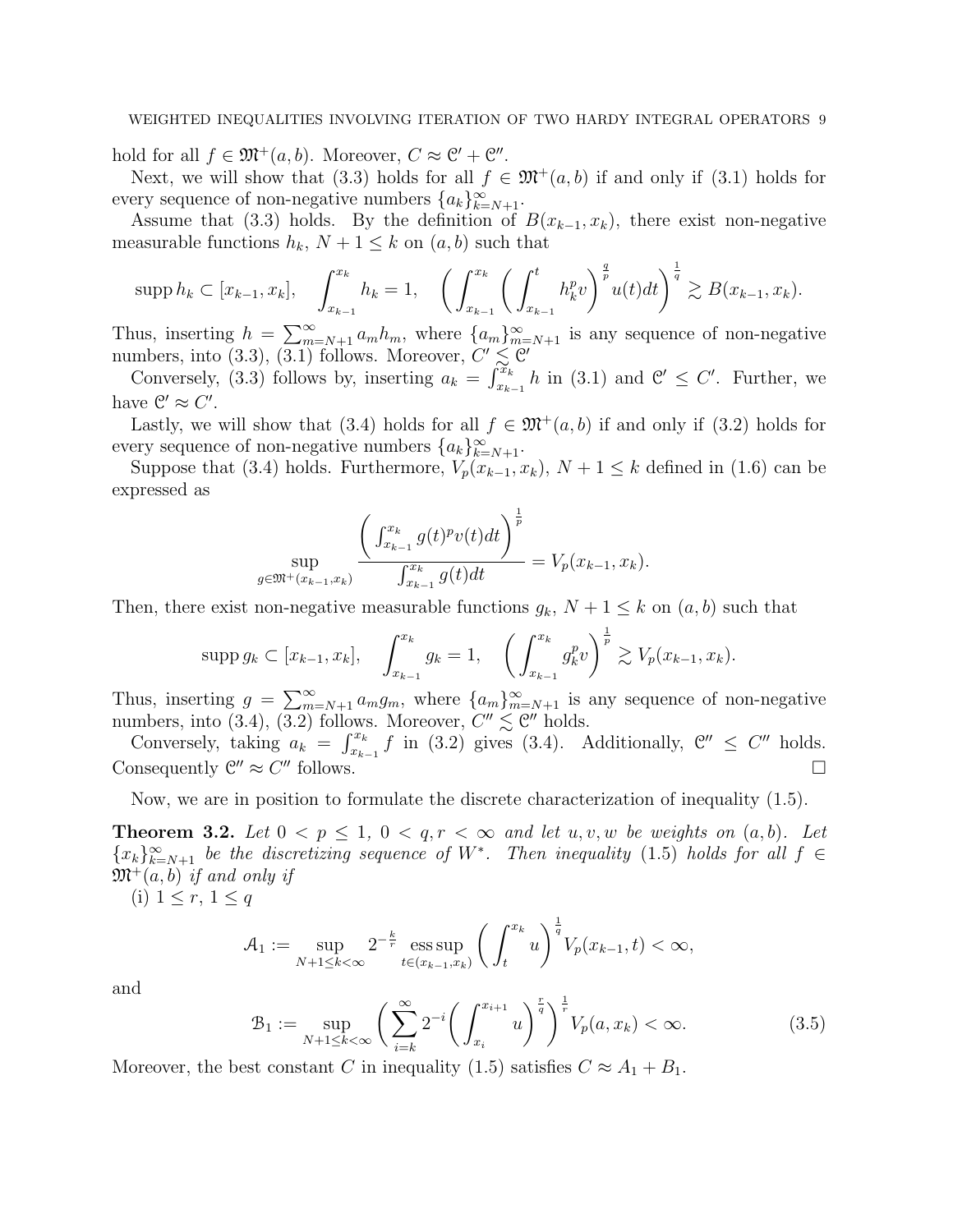(ii)  $r < 1 \leq q$ ,

$$
\mathcal{A}_2:= \bigg( \sum_{k=N+1}^{\infty} 2^{-\frac{k}{1-r}} \operatorname*{ess\,sup}_{t \in (x_{k-1},x_k)} \bigg( \int_{t}^{x_k} u \bigg)^{\frac{r}{q(1-r)}} V_p(x_{k-1},t)^{\frac{r}{1-r}} \bigg)^{\frac{1-r}{r}} < \infty
$$

and

$$
\mathcal{B}_2 := \left(\sum_{k=N+1}^{\infty} 2^{-k} \left(\int_{x_k}^{x_{k+1}} u\right)^{\frac{r}{q}} \left(\sum_{i=k}^{\infty} 2^{-i} \left(\int_{x_i}^{x_{i+1}} u\right)^{\frac{r}{q}}\right)^{\frac{r}{1-r}} V_p(a, x_k)^{\frac{r}{1-r}}\right)^{\frac{1-r}{r}} < \infty. \quad (3.6)
$$

Moreover, the best constant C in inequality (1.5) satisfies  $C \approx A_2 + B_2$ .

(iii)  $q < 1 \leq r$ ,  $\mathcal{B}_1 < \infty$  and

$$
\mathcal{A}_3 := \sup_{N+1 \le k < \infty} 2^{-\frac{k}{r}} \bigg( \int_{x_{k-1}}^{x_k} \bigg( \int_t^{x_k} u \bigg)^{\frac{q}{1-q}} u(t) V_p(x_{k-1}, t)^{\frac{q}{1-q}} dt \bigg)^{\frac{1-q}{q}} < \infty,
$$

where  $\mathcal{B}_1$  is defined in (3.5). Moreover, the best constant C in inequality (1.5) satisfies  $C \approx A_3 + B_1$ .

(iv)  $r < 1, q < 1, \mathcal{B}_2 < \infty$  and

$$
\mathcal{A}_4:=\bigg(\sum_{k=N+1}^{\infty}2^{-\frac{k}{1-r}}\bigg(\int_{x_{k-1}}^{x_k}\bigg(\int_t^{x_k}u\bigg)^{\frac{q}{1-q}}u(t)V_p(x_{k-1},t)^{\frac{q}{1-q}}dt\bigg)^{\frac{r(1-q)}{q(1-r)}}\bigg)^{\frac{1-r}{r}}<\infty,
$$

where  $\mathcal{B}_2$  is defined in (3.6). Moreover, the best constant C in inequality (1.5) satisfies  $C \approx A_4 + B_2.$ 

*Proof.* According to Theorem 3.1, the best constant C in (1.5) satisfies  $C \approx C' + C''$ , where  $C'$  and  $C''$  are the best constants in the inequalities  $(3.1)$  and  $(3.2)$ , respectively.

First, combining the embeddings between weighted  $\ell_p$  sequence spaces (see, [8, Proposition 4.1]) with the best constants in weighted Hardy inequalities (see, [15,25]) we obtain the characterization of  $C' \approx A_i^*, i = 1, ..., 4$ .

Next, we will find C''. Applying [1, Theorem 1, (viii)] if  $\max\{r, p\} < 1$  and [13, Theorem 9.2] if  $r < p = 1$ , we obtain that  $C'' \approx B_2$ . Moreover, using [1, Theorem 1, (v)(b)], we have  $C'' \approx \mathcal{B}_1$  when  $p < 1 \leq r$ . Lastly, if  $p = 1$ , applying [1, Theorem 1, (iv)], we have

$$
C'' \approx \sup_{N+1 \le k < \infty} \left( \sum_{i=k}^{\infty} 2^{-i} \left( \int_{x_i}^{x_{i+1}} u \right)^{\frac{r}{q}} \right)^{\frac{1}{r}} V_p(x_{k-1}, x_k).
$$

Finally, interchanging supremum yields that

$$
C'' \approx \sup_{N+1 \le k < \infty} V_p(x_{k-1}, x_k) \sup_{k \le m < \infty} \left( \sum_{i=m}^{\infty} 2^{-i} \left( \int_{x_i}^{x_{i+1}} u \right)^{\frac{r}{q}} \right)^{\frac{1}{r}}
$$
  
= 
$$
\sup_{N+1 \le m < \infty} \left( \sum_{i=m}^{\infty} 2^{-i} \left( \int_{x_i}^{x_{i+1}} u \right)^{\frac{r}{q}} \right)^{\frac{1}{r}} \sup_{N+1 \le k \le m} V_p(x_{k-1}, x_k) = \mathcal{B}_1.
$$

□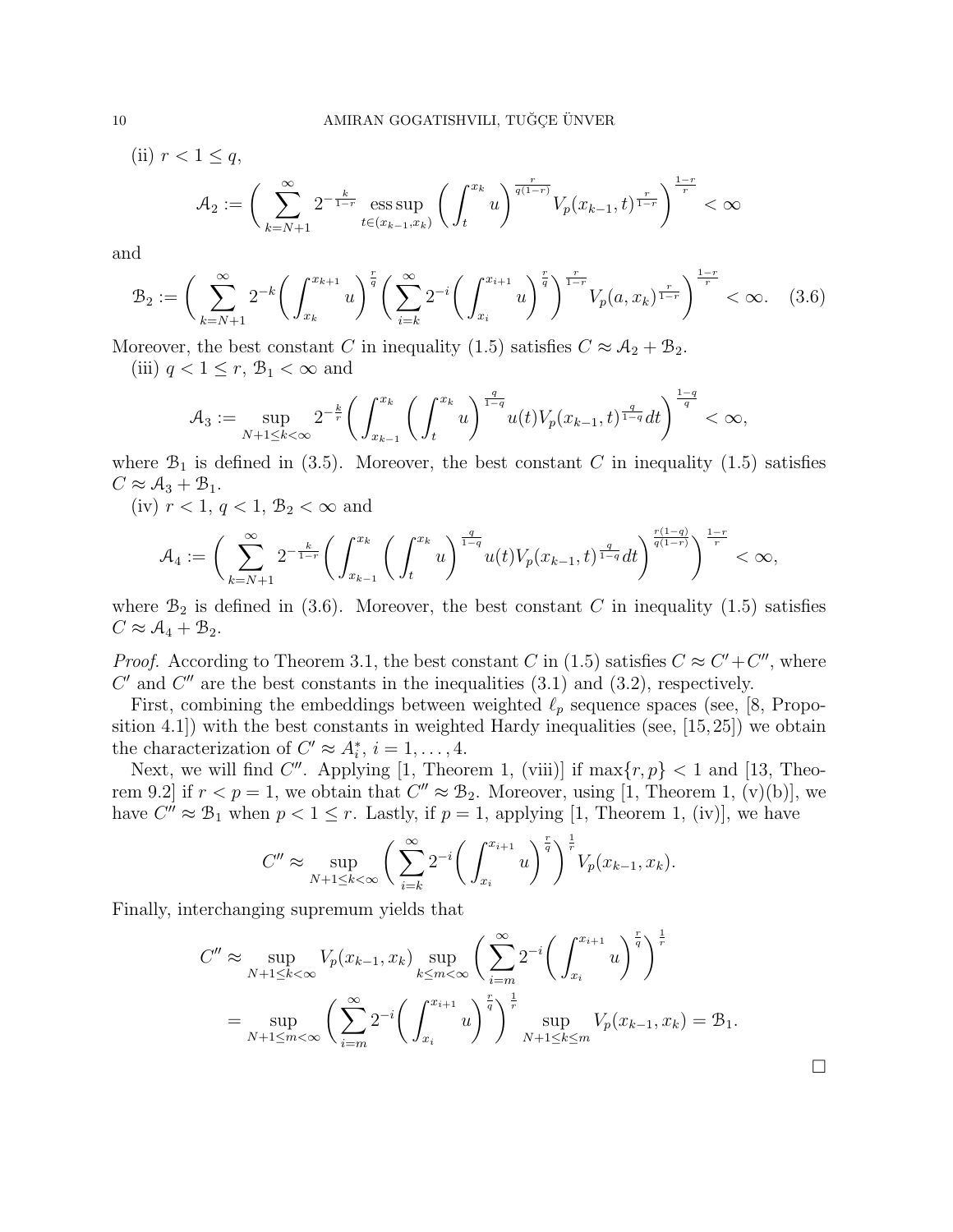#### 4. Proofs

#### Proof of Theorem 1.1

(i) Let  $p \le 1 \le \min\{r, q\}$ . We have from [Theorem 3.2, (i)] that  $C \approx A_1 + B_1$ . We will prove that  $C_1 \approx A_1 + B_1$ . First, we will show that  $A_1 + B_1 \approx A_1 + B_1$ , where

$$
A_1 := \sup_{N+1 \le k} 2^{-\frac{k}{r}} \operatorname{ess} \sup_{t \in (a, x_k)} \left( \int_t^{x_k} u \right)^{\frac{1}{q}} V_p(a, t).
$$

It is clear that  $A_1 \leq A_1$ . On the other hand, observe that

$$
A_1 = \sup_{N+1 \le k} 2^{-\frac{k}{r}} \sup_{N+1 \le i \le k} \operatorname{ess} \sup_{t \in (x_{i-1}, x_i)} \left( \int_t^{x_k} u \right)^{\frac{1}{q}} V_p(a, t)
$$
  

$$
\approx \sup_{N+1 \le k} 2^{-\frac{k}{r}} \sup_{N+1 \le i \le k} \operatorname{ess} \sup_{t \in (x_{i-1}, x_i)} \left( \int_t^{x_i} u \right)^{\frac{1}{q}} V_p(a, t)
$$
  
+ 
$$
\sup_{N+2 \le k} 2^{-\frac{k}{r}} \sup_{N+1 \le i \le k} \left( \int_{x_i}^{x_k} u \right)^{\frac{1}{q}} V_p(a, x_i).
$$

Then, interchanging the supremum in the first term and applying  $(2.7)$  with  $n = N + 2$ , for the second term, we have that

$$
A_1 \approx \sup_{N+1 \le k} 2^{-\frac{k}{r}} \operatorname{ess} \sup_{t \in (x_{k-1}, x_k)} \left( \int_t^{x_k} u \right)^{\frac{1}{q}} V_p(a, t) + \sup_{N+2 \le k} 2^{-\frac{k}{r}} \left( \int_{x_{k-1}}^{x_k} u \right)^{\frac{1}{q}} V_p(a, x_{k-1}).
$$

Note that, for any  $k \geq N+2$ , we have

$$
V_p(a,t) \approx V_p(a, x_{k-1}) + V_p(x_{k-1}, t), \text{ for every } t \in (x_{k-1}, x_k). \tag{4.1}
$$

Then, in view of (4.1),

$$
A_1 \approx \sup_{N+1 \le k} 2^{-\frac{k}{r}} \operatorname{ess} \sup_{t \in (x_{k-1}, x_k)} \left( \int_t^{x_k} u \right)^{\frac{1}{q}} V_p(x_{k-1}, t) + \sup_{N+2 \le k} 2^{-\frac{k}{r}} \left( \int_{x_{k-1}}^{x_k} u \right)^{\frac{1}{q}} V_p(a, x_{k-1})
$$
  
  $\lesssim A_1 + B_1.$ 

Then we have that  $A_1 + B_1 \leq A_1 + B_1 \lesssim A_1 + B_1$ .

It remains to show that  $A_1 + B_1 \approx C_1$ . Applying (2.10) with  $\alpha = \frac{1}{r}$  $\frac{1}{r},$ 

$$
A_1 \approx \underset{x \in (a,b)}{\text{ess sup}} \left( \int_x^b w \right)^{\frac{1}{r}} \underset{t \in (a,x)}{\text{ess sup}} \left( \int_t^x u \right)^{\frac{1}{q}} V_p(a,t)
$$

holds, and interchanging supremum gives that

$$
A_1 \approx \operatorname*{ess\,sup}_{t \in (a,b)} V_p(a,t) \operatorname*{ess\,sup}_{x \in (t,b)} \left(\int_x^b w\right)^{\frac{1}{r}} \left(\int_t^x u\right)^{\frac{1}{q}}
$$
  

$$
\leq \operatorname*{ess\,sup}_{t \in (a,b)} V_p(a,t) \left(\int_t^b w(s) \left(\int_t^s u\right)^{\frac{r}{q}} ds\right)^{\frac{1}{r}} = C_1.
$$
 (4.2)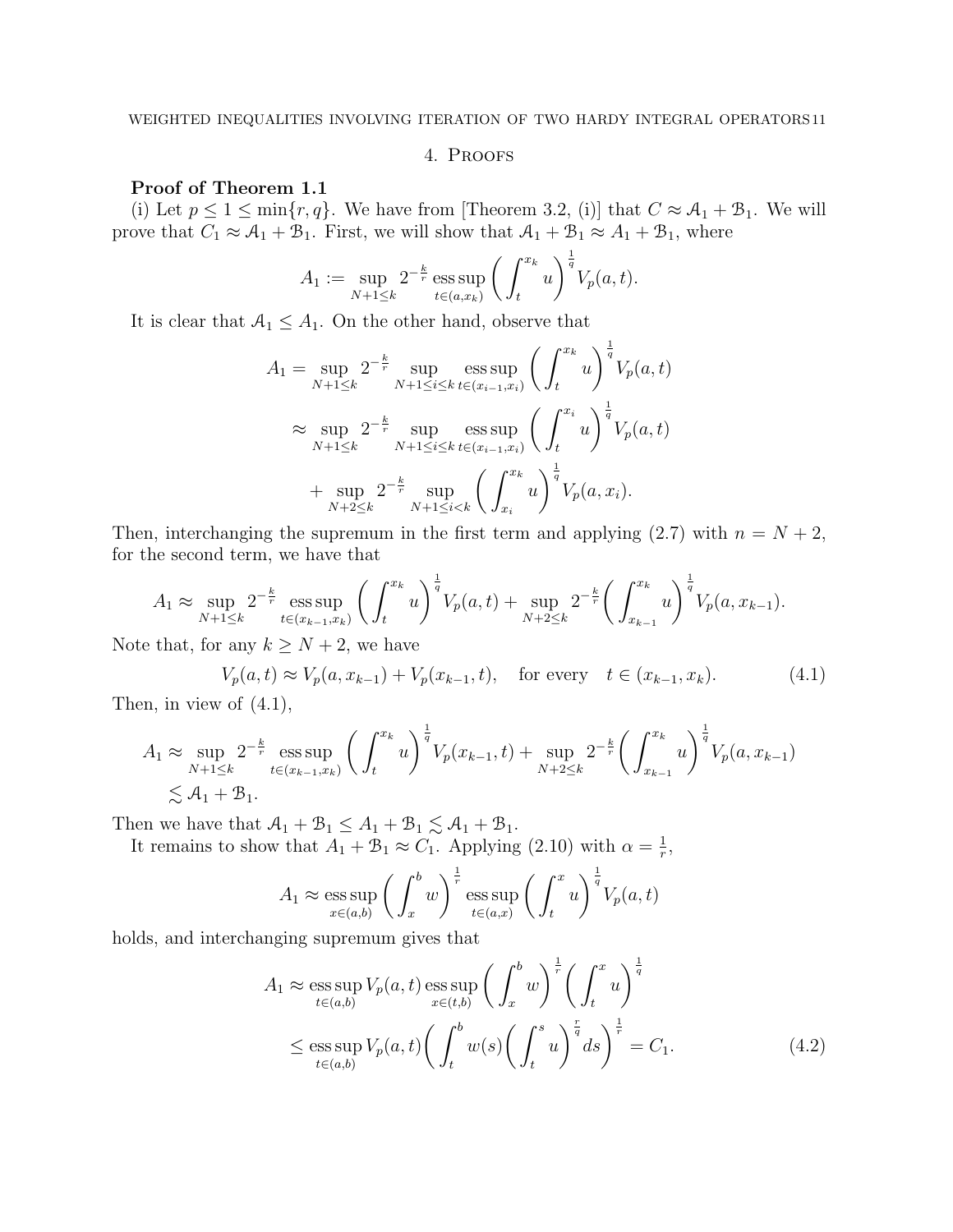On the other hand, applying (2.9) with  $\alpha = 0$ , then using (2.5) with  $n = k + 1$ , we obtain for any  $k \geq N$  that

$$
\int_{x_k}^b w(s) \bigg( \int_{x_k}^s u \bigg)^{\frac{r}{q}} ds \approx \sum_{i=k+1}^\infty 2^{-i} \bigg( \int_{x_k}^{x_i} u \bigg)^{\frac{r}{q}} ds \approx \sum_{i=k}^\infty 2^{-i} \bigg( \int_{x_i}^{x_{i+1}} u \bigg)^{\frac{r}{q}}.
$$
 (4.3)

Therefore, in view of (4.3),

$$
\mathcal{B}_{1} \approx \sup_{N+1 \leq k} \left( \int_{x_{k}}^{b} w(s) \left( \int_{x_{k}}^{s} u \right)^{\frac{r}{q}} ds \right)^{\frac{1}{r}} V_{p}(a, x_{k})
$$
\n
$$
\leq \sup_{N+1 \leq k} \operatorname{ess} \sup_{t \in (x_{k-1}, x_{k})} \left( \int_{t}^{b} w(s) \left( \int_{t}^{s} u \right)^{\frac{r}{q}} ds \right)^{\frac{1}{r}} V_{p}(a, t) = C_{1}.
$$
\n(4.4)

Thus, combining (4.2) with (4.4), we have that  $A_1 + B_1 \lesssim C_1$ .

Conversely, using (4.1), we have

$$
C_1 \approx \sup_{N+1 \leq k} \left( \int_{x_k}^b w(s) \left( \int_{x_k}^s u \right)^{\frac{r}{q}} ds \right)^{\frac{1}{r}} V_p(x_{k-1}, x_k)
$$
  
+ 
$$
\sup_{N+1 \leq k} 2^{-\frac{k}{r}} \operatorname{ess} \sup_{t \in (x_{k-1}, x_k)} \left( \int_t^{x_k} u \right)^{\frac{1}{q}} V_p(x_{k-1}, t)
$$
  
+ 
$$
\sup_{N+1 \leq k} \operatorname{ess} \sup_{t \in (x_{k-1}, x_k)} \left( \int_t^{x_k} w(s) \left( \int_t^s u \right)^{\frac{r}{q}} ds \right)^{\frac{1}{r}} V_p(x_{k-1}, t)
$$
  
+ 
$$
\sup_{N+2 \leq k} \left( \int_{x_{k-1}}^b w(s) \left( \int_{x_{k-1}}^s u \right)^{\frac{r}{q}} ds \right)^{\frac{1}{r}} V_p(a, x_{k-1}).
$$

Then, using (4.3), we arrive at

$$
C_1 \lesssim \sup_{N+1 \leq k} 2^{-\frac{k}{r}} \operatorname{ess} \sup_{t \in (x_{k-1}, x_k)} \left( \int_t^{x_k} u \right)^{\frac{1}{q}} V_p(a, t)
$$
  
+ 
$$
\sup_{N+1 \leq k} \left( \sum_{i=k}^{\infty} 2^{-i} \left( \int_{x_i}^{x_{i+1}} u \right)^{\frac{r}{q}} \right)^{\frac{1}{r}} V_p(a, x_k)
$$
  

$$
\leq A_1 + B_1.
$$
 (4.5)

As a result, we arrive at the conclusion that the best constant C in (1.5) satisfies  $C \approx C_1$ . (ii) Let  $r < 1 \leq q$ . Then, we have from [Theorem 3.2, (ii)] that the best constant in (1.5) satisfies  $C \approx A_2 + B_2$ . We will start by showing that  $A_2 + B_2 \approx A_2 + B_2$ , where

$$
A_2 := \bigg( \sum_{k=N+1}^{\infty} 2^{-\frac{k}{1-r}} \operatorname{ess} \sup_{t \in (a,x_k)} \bigg( \int_t^{x_k} u \bigg)^{\frac{r}{q(1-r)}} V_p(a,t)^{\frac{r}{1-r}} \bigg)^{\frac{1-r}{r}}
$$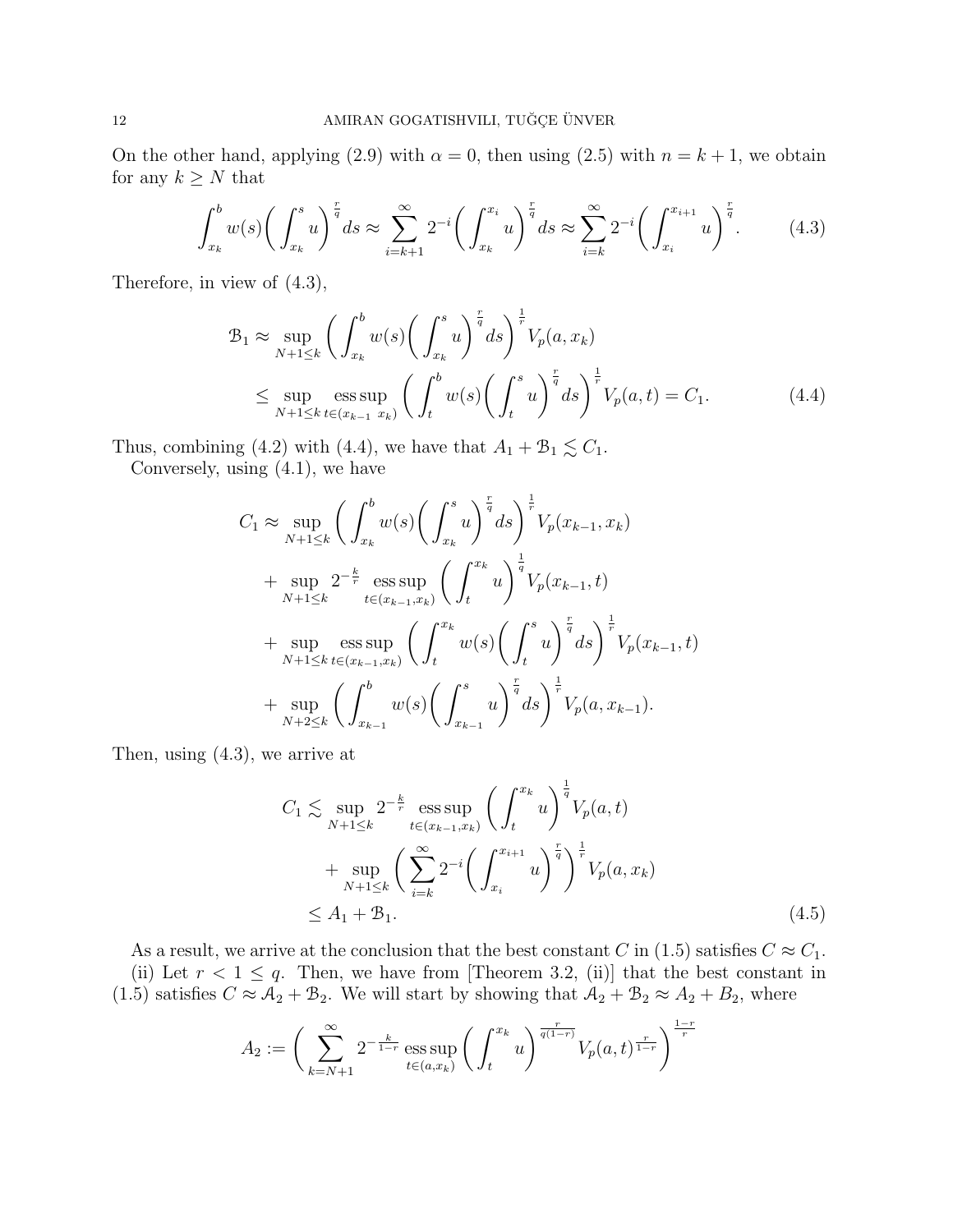and

$$
B_2 := \left(\sum_{k=N+1}^{\infty} 2^{-k} \left(\int_{x_k}^{x_{k+1}} u\right)^{\frac{r}{q}} \left(\sum_{i=k+2}^{\infty} 2^{-i} \left(\int_{x_i}^{x_{i+1}} u\right)^{\frac{r}{q}}\right)^{\frac{r}{1-r}} V_p(a, x_k)^{\frac{r}{1-r}}\right)^{\frac{1-r}{r}}.
$$
 (4.6)

We have  $A_2 \leq A_2$  by the definitions of  $A_2$  and  $A_2$ . On the other hand,

$$
B_2 \approx B_2 + \left(\sum_{k=N+1}^{\infty} 2^{-\frac{k}{1-r}} \left(\int_{x_k}^{x_{k+1}} u\right)^{\frac{r}{q(1-r)}} V_p(a, x_k)^{\frac{r}{1-r}}\right)^{\frac{1-r}{r}} + \left(\sum_{k=N+1}^{\infty} 2^{-\frac{k}{1-r}} \left(\int_{x_k}^{x_{k+1}} u\right)^{\frac{r}{q}} \left(\int_{x_{k+1}}^{x_{k+2}} u\right)^{\frac{r^2}{q(1-r)}} V_p(a, x_k)^{\frac{r}{1-r}}\right)^{\frac{1-r}{r}} \lesssim B_2 + \left(\sum_{k=N+1}^{\infty} 2^{-\frac{k}{1-r}} \left(\int_{x_k}^{x_{k+2}} u\right)^{\frac{r}{q(1-r)}} V_p(a, x_k)^{\frac{r}{1-r}}\right)^{\frac{1-r}{r}} \lesssim B_2 + \left(\sum_{k=N+1}^{\infty} 2^{-\frac{k}{1-r}} \operatorname{ess} \sup_{t \in (a, x_k)} \left(\int_t^{x_{k+2}} u\right)^{\frac{r}{q(1-r)}} V_p(a, t)^{\frac{r}{1-r}}\right)^{\frac{1-r}{r}} \lesssim B_2 + A_2
$$
\n(4.7)

holds, hence  $A_2 + B_2 \lesssim A_2 + B_2$ .

Next, we will show that  $A_2 \lesssim A_2 + B_2$ . Observe that,

$$
A_2 = \left(\sum_{k=N+1}^{\infty} 2^{-\frac{k}{1-r}} \sup_{N+1 \le i \le k} \operatorname*{ess\,sup}_{t \in (x_{i-1}, x_i)} \left(\int_t^{x_k} u\right)^{\frac{r}{q(1-r)}} V_p(a, t)^{\frac{r}{1-r}} \right)^{\frac{1-r}{r}}
$$
  

$$
\approx \left(\sum_{k=N+1}^{\infty} 2^{-\frac{k}{1-r}} \sup_{N+1 \le i \le k} \operatorname*{ess\,sup}_{t \in (x_{i-1}, x_i)} \left(\int_t^{x_i} u\right)^{\frac{r}{q(1-r)}} V_p(a, t)^{\frac{r}{1-r}} \right)^{\frac{1-r}{r}}
$$
  
+ 
$$
\left(\sum_{k=N+2}^{\infty} 2^{-\frac{k}{1-r}} \sup_{N+1 \le i \le k} \left(\int_{x_i}^{x_k} u\right)^{\frac{r}{q(1-r)}} V_p(a, x_i)^{\frac{r}{1-r}} \right)^{\frac{1-r}{r}}.
$$

Applying (2.3) for the first term and (2.8) for the second term, we obtain that

$$
A_2 \approx \left(\sum_{k=N+1}^{\infty} 2^{-\frac{k}{1-r}} \operatorname{ess} \sup_{t \in (x_{k-1}, x_k)} \left( \int_t^{x_k} u \right)^{\frac{r}{q(1-r)}} V_p(a, t)^{\frac{r}{1-r}} \right)^{\frac{1-r}{r}}
$$

$$
+ \left(\sum_{k=N+2}^{\infty} 2^{-\frac{k}{1-r}} \left( \int_{x_{k-1}}^{x_k} u \right)^{\frac{r}{q(1-r)}} V_p(a, x_{k-1})^{\frac{r}{1-r}} \right)^{\frac{1-r}{r}}.
$$

Using (4.1) we arrive at

$$
A_2 \lesssim A_2 + \bigg(\sum_{k=N+1}^{\infty} 2^{-\frac{k}{1-r}} \bigg(\int_{x_k}^{x_{k+1}} u\bigg)^{\frac{r}{q(1-r)}} V_p(a, x_k)^{\frac{r}{1-r}} \bigg)^{\frac{1-r}{r}} \lesssim A_2 + B_2.
$$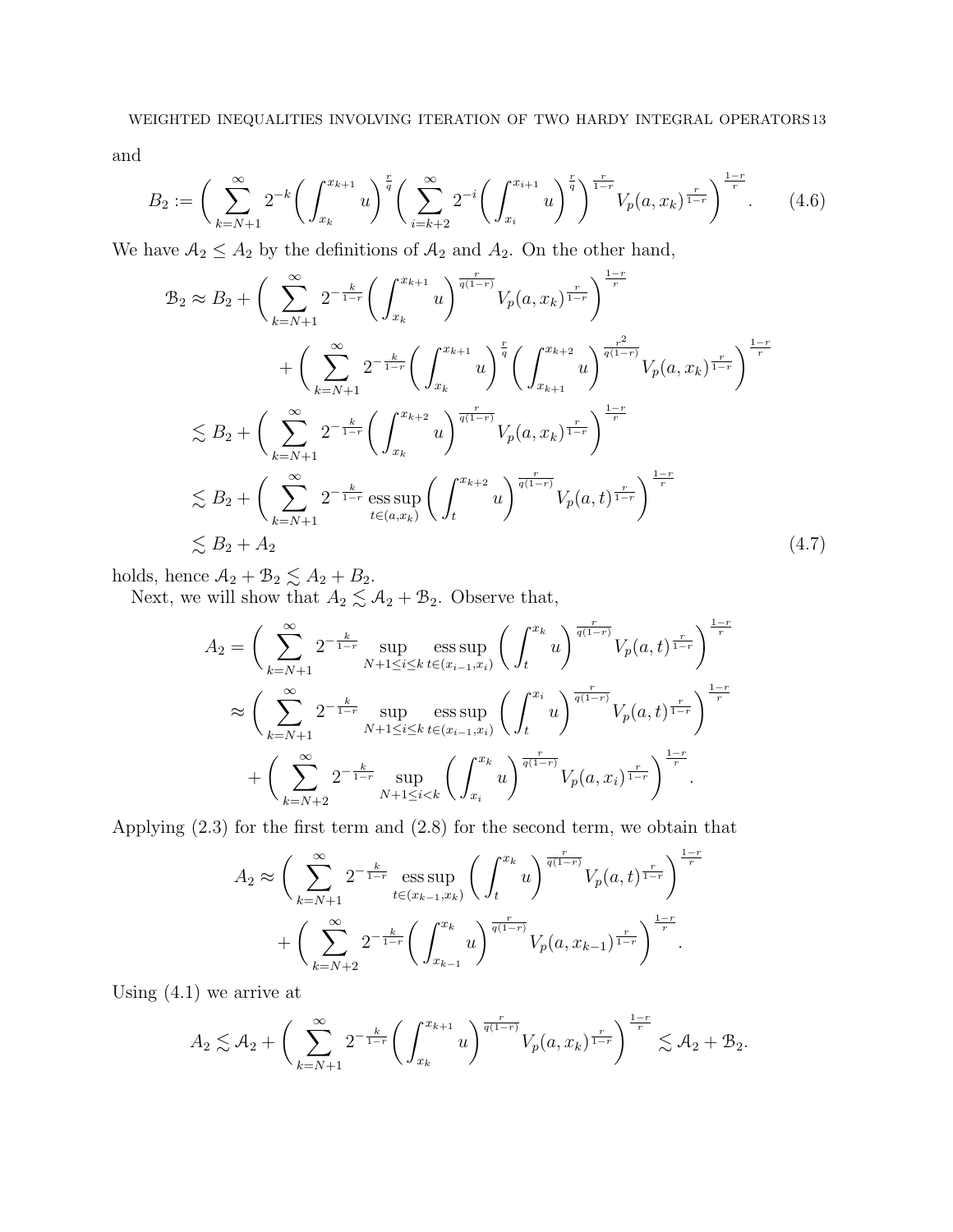Furthermore, it is clear from the definitions of  $\mathcal{B}_2$  and  $B_2$  that  $B_2 \leq \mathcal{B}_2$ . Then, we have  $A_2 + B_2 \lesssim A_2 + B_2$ , as well. Consequently,  $C \approx A_2 + B_2$  holds.

Next, we will prove that  $A_2 + B_2 \approx C_2 + C_3$ . First of all, applying (2.9) with  $\alpha = \frac{r}{1-r}$  $1-r$ and

$$
h(x) = \operatorname{ess} \operatorname{sup}_{t \in (a,x)} \left( \int_t^x u \right)^{\frac{r}{q(1-r)}} V_p(a,t)^{\frac{r}{1-r}}, \quad x \in (a,b),
$$

it is clear that

$$
A_2 \approx \left(\int_a^b \left(\int_x^b w\right)^{\frac{r}{1-r}} w(x) \operatorname{ess} \sup_{t \in (a,x)} \left(\int_t^x u\right)^{\frac{r}{q(1-r)}} V_p(a,t)^{\frac{r}{1-r}} dx\right)^{\frac{1-r}{r}} = C_2 \tag{4.8}
$$

On the other hand, using (4.3),

$$
B_{2} \approx \left(\sum_{k=N+1}^{\infty} 2^{-k} \left(\int_{x_{k+2}}^{b} w(s) \left(\int_{x_{k+2}}^{s} u\right)^{\frac{r}{q}} ds\right)^{\frac{r}{1-r}} \left(\int_{x_{k}}^{x_{k+1}} u\right)^{\frac{r}{q}} V_{p}(a, x_{k})^{\frac{r}{1-r}}\right)^{\frac{1-r}{r}}
$$
  
\n
$$
\leq \left(\sum_{k=N+1}^{\infty} 2^{-k} \left(\int_{x_{k+2}}^{b} w(s) \left(\int_{x_{k+2}}^{s} u\right)^{\frac{r}{q}} ds\right)^{\frac{r}{1-r}}
$$
  
\n
$$
\times \operatorname*{ess} \sup_{t \in (a, x_{k+1})} \left(\int_{t}^{x_{k+1}} u\right)^{\frac{r}{q}} V_{p}(a, t)^{\frac{r}{1-r}}\right)^{\frac{1-r}{r}}
$$
  
\n
$$
\approx \left(\sum_{k=N+1}^{\infty} \int_{x_{k+1}}^{x_{k+2}} w(x) dx \left(\int_{x_{k+2}}^{b} w(s) \left(\int_{x_{k+2}}^{s} u\right)^{\frac{r}{q}} ds\right)^{\frac{r}{1-r}}
$$
  
\n
$$
\times \operatorname*{ess} \sup_{t \in (a, x_{k+1})} \left(\int_{t}^{x_{k+1}} u\right)^{\frac{r}{q}} V_{p}(a, t)^{\frac{r}{1-r}}\right)^{\frac{1-r}{r}}
$$
  
\n
$$
\leq \left(\sum_{k=N+1}^{\infty} \int_{x_{k+1}}^{x_{k+2}} w(x) \left(\int_{x}^{b} w(s) \left(\int_{x}^{s} u\right)^{\frac{r}{q}} ds\right)^{\frac{r}{1-r}}
$$
  
\n
$$
\times \operatorname*{ess} \sup_{t \in (a, x)} \left(\int_{t}^{x} u\right)^{\frac{r}{q}} V_{p}(a, t)^{\frac{r}{1-r}} dx\right)^{\frac{1-r}{r}}
$$
  
\n
$$
\leq C_{3}.
$$
  
\n(4.9)

Combination of (4.8) and (4.9) yield that  $A_2 + B_2 \lesssim C_2 + C_3$ .

Conversely,

$$
C_3 = \left(\sum_{k=N+1}^{\infty} \int_{x_{k-1}}^{x_k} \left(\int_x^b w(s) \left(\int_x^s u\right)^{\frac{r}{q}} ds\right)^{\frac{r}{1-r}} w(x) \operatorname{ess} \sup_{t \in (a,x)} \left(\int_t^x u\right)^{\frac{r}{q}} V_p(a,t)^{\frac{r}{1-r}} dx\right)^{\frac{1-r}{r}}
$$
  

$$
\approx \left(\sum_{k=N+1}^{\infty} \int_{x_{k-1}}^{x_k} \left(\int_x^{x_k} w(s) \left(\int_x^s u\right)^{\frac{r}{q}} ds\right)^{\frac{r}{1-r}} w(x) \operatorname{ess} \sup_{t \in (a,x)} \left(\int_t^x u\right)^{\frac{r}{q}} V_p(a,t)^{\frac{r}{1-r}} dx\right)^{\frac{1-r}{r}}
$$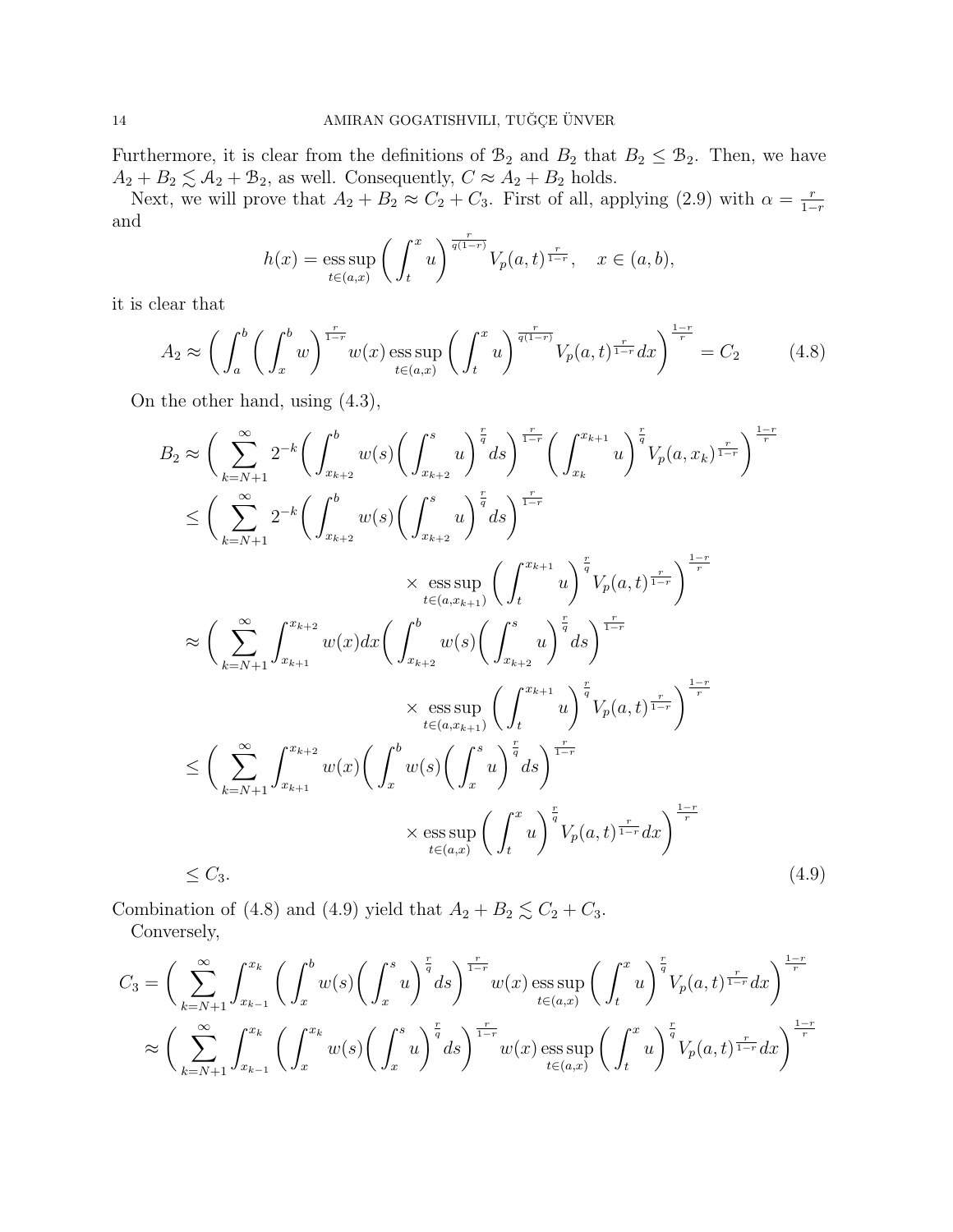## WEIGHTED INEQUALITIES INVOLVING ITERATION OF TWO HARDY INTEGRAL OPERATORS 15

$$
+ \left(\sum_{k=N+1}^{\infty} \int_{x_{k-1}}^{x_k} \left(\int_{x_k}^{b} w(s) \left(\int_{x}^{s} u\right)^{\frac{r}{q}} ds\right)^{\frac{r}{1-r}} w(x) \operatorname{ess} \sup_{t \in (a,x)} \left(\int_{t}^{x} u\right)^{\frac{r}{q}} V_p(a,t)^{\frac{r}{1-r}} dx\right)^{\frac{1-r}{r}}
$$
  
\n
$$
\approx \left(\sum_{k=N+1}^{\infty} \int_{x_{k-1}}^{x_k} \left(\int_{x}^{x_k} w(s) \left(\int_{x}^{s} u\right)^{\frac{r}{q}} ds\right)^{\frac{r}{1-r}} w(x) \operatorname{ess} \sup_{t \in (a,x)} \left(\int_{t}^{x} u\right)^{\frac{r}{q}} V_p(a,t)^{\frac{r}{1-r}} dx\right)^{\frac{1-r}{r}}
$$
  
\n
$$
+ \left(\sum_{k=N+1}^{\infty} 2^{-k\frac{r}{1-r}} \int_{x_{k-1}}^{x_k} \left(\int_{x}^{x_k} u\right)^{\frac{r^2}{q(1-r)}} w(x) \operatorname{ess} \sup_{t \in (a,x)} \left(\int_{t}^{x} u\right)^{\frac{r}{q}} V_p(a,t)^{\frac{r}{1-r}} dx\right)^{\frac{1-r}{r}}
$$
  
\n
$$
+ \left(\sum_{k=N+1}^{\infty} \left(\int_{x_k}^{b} w(s) \left(\int_{x_k}^{s} u\right)^{\frac{r}{q}} ds\right)^{\frac{r}{1-r}} \int_{x_{k-1}}^{x_k} w(x) \operatorname{ess} \sup_{t \in (a,x)} \left(\int_{t}^{x} u\right)^{\frac{r}{q}} V_p(a,t)^{\frac{r}{1-r}} dx\right)^{\frac{1-r}{r}}
$$
  
\n
$$
=: C_{3,1} + C_{3,2} + C_{3,3}.
$$

It is easy to see that

$$
C_{3,1} \leq \left(\sum_{k=N+1}^{\infty} \int_{x_{k-1}}^{x_k} \left(\int_x^{x_k} w\right)^{\frac{r}{1-r}} w(x) \operatorname{ess} \sup_{t \in (a,x)} \left(\int_t^{x_k} u\right)^{\frac{r}{q(1-r)}} V_p(a,t)^{\frac{r}{1-r}} dx\right)^{\frac{1-r}{r}}
$$
  

$$
\leq \left(\sum_{k=N+1}^{\infty} \int_{x_{k-1}}^{x_k} \left(\int_x^{x_k} w\right)^{\frac{r}{1-r}} w(x) dx \operatorname{ess} \sup_{t \in (a,x_k)} \left(\int_t^{x_k} u\right)^{\frac{r}{q(1-r)}} V_p(a,t)^{\frac{r}{1-r}}\right)^{\frac{1-r}{r}}
$$
  

$$
\approx A_2,
$$

and

$$
C_{3,2} \le \bigg(\sum_{k=N+1}^{\infty} 2^{-k\frac{r}{1-r}} \int_{x_{k-1}}^{x_k} w(x) \operatorname{ess} \sup_{t \in (a,x)} \bigg(\int_t^{x_k} u\bigg)^{\frac{r}{q(1-r)}} V_p(a,t)^{\frac{r}{1-r}} dx \bigg)^{\frac{1-r}{r}} \le A_2
$$

hold. Furthermore,

$$
C_{3,3} \lesssim \left(\sum_{k=N+1}^{\infty} 2^{-k} \left(\int_{x_k}^{b} w(s) \left(\int_{x_k}^{s} u\right)^{\frac{r}{q}} ds\right)^{\frac{r}{1-r}} \underset{t \in (a,x_k)}{\text{ess sup}} \left(\int_{t}^{x_k} u\right)^{\frac{r}{q}} V_p(a,t)^{\frac{r}{1-r}}\right)^{\frac{1-r}{r}}
$$
\n
$$
= \left(\sum_{k=N+1}^{\infty} 2^{-k} \left(\int_{x_k}^{b} w(s) \left(\int_{x_k}^{s} u\right)^{\frac{r}{q}} ds\right)^{\frac{r}{1-r}}
$$
\n
$$
\times \underset{N+1 \le i \le k}{\text{sup}} \underset{t \in (x_{i-1},x_i)}{\text{ess sup}} \left(\int_{t}^{x_k} u\right)^{\frac{r}{q}} V_p(a,t)^{\frac{r}{1-r}}\right)^{\frac{1-r}{r}}
$$
\n
$$
\approx \left(\sum_{k=N+1}^{\infty} 2^{-k} \left(\int_{x_k}^{b} w(s) \left(\int_{x_k}^{s} u\right)^{\frac{r}{q}} ds\right)^{\frac{r}{1-r}}
$$
\n
$$
\times \underset{N+1 \le i \le k}{\text{sup}} \underset{t \in (x_{i-1},x_i)}{\text{ess sup}} \left(\int_{t}^{x_i} u\right)^{\frac{r}{q}} V_p(a,t)^{\frac{r}{1-r}}\right)^{\frac{1-r}{r}}
$$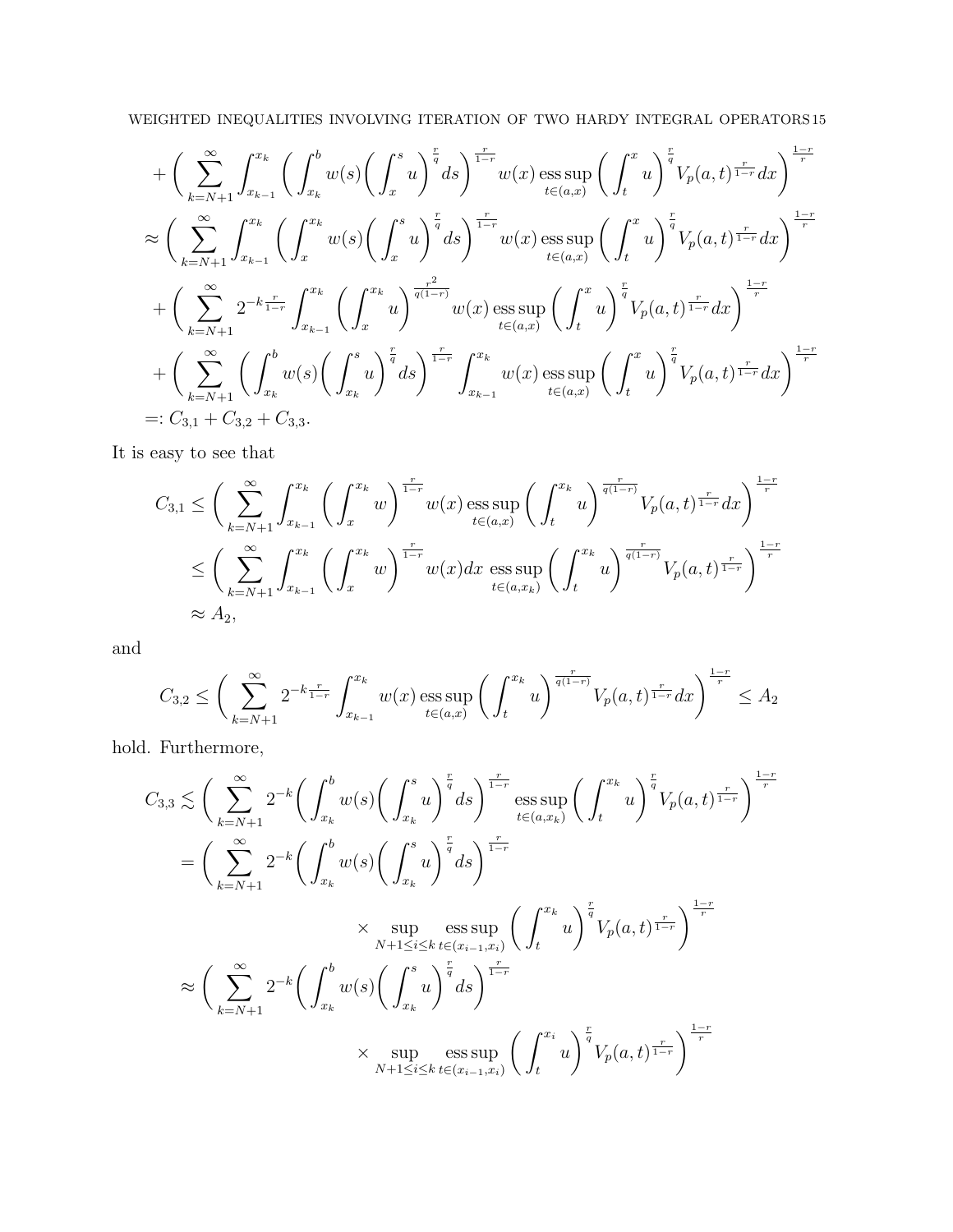$$
+\left(\sum_{k=N+2}^{\infty} 2^{-k} \left(\int_{x_k}^{b} w(s) \left(\int_{x_k}^{s} u\right)^{\frac{r}{q}} ds\right)^{\frac{r}{1-r}} \sup_{N+1 \le i < k} \left(\int_{x_i}^{x_k} u\right)^{\frac{r}{q}} V_p(a, x_i)^{\frac{r}{1-r}} \right)^{\frac{1-r}{r}}
$$
\n
$$
=: I + II.
$$

Since, the sequence  ${a_k}_{k=N+1}^{\infty}$ , with

$$
a_k =: 2^{-k} \bigg( \int_{x_k}^b w(s) \bigg( \int_{x_k}^s u \bigg)^{\frac{r}{q}} ds \bigg)^{\frac{r}{1-r}}
$$

is geometrically decreasing, (2.3) yields that

$$
I \approx \bigg(\sum_{k=N+1}^{\infty} 2^{-k} \bigg(\int_{x_k}^{b} w(s) \bigg(\int_{x_k}^{s} u\bigg)^{\frac{r}{q}} ds\bigg)^{\frac{r}{1-r}} \underset{t \in (x_{k-1}, x_k)}{\mathrm{ess} \sup} \bigg(\int_{t}^{x_k} u\bigg)^{\frac{r}{q}} V_p(a, t)^{\frac{r}{1-r}}\bigg)^{\frac{1-r}{r}}.
$$

Let  $y_k \in [x_{k-1}, x_k]$ ,  $N \leq k$  be such that

$$
\underset{t \in (x_{k-1}, x_k)}{\text{ess sup}} \left( \int_t^{x_k} u \right)^{\frac{r}{q}} V_p(a, t)^{\frac{r}{1-r}} \lesssim \left( \int_{y_k}^{x_k} u \right)^{\frac{r}{q}} V_p(a, y_k)^{\frac{r}{1-r}}. \tag{4.10}
$$

Then, we have

$$
I \lesssim \bigg(\sum_{k=N+1}^{\infty} 2^{-k} \bigg(\int_{x_k}^{b} w(s) \bigg(\int_{x_k}^{s} u\bigg)^{\frac{r}{q}} ds\bigg)^{\frac{r}{1-r}} \bigg(\int_{y_k}^{x_k} u\bigg)^{\frac{r}{q}} V_p(a, y_k)^{\frac{r}{1-r}} \bigg)^{\frac{1-r}{r}}
$$

Thus, (4.3) ensures that

$$
I \lesssim \bigg(\sum_{k=N+1}^{\infty} 2^{-k} \bigg(\sum_{i=k}^{\infty} 2^{-i} \bigg(\int_{x_i}^{x_{i+1}} u\bigg)^{\frac{r}{q}}\bigg)^{\frac{r}{1-r}} \bigg(\int_{y_k}^{x_k} u\bigg)^{\frac{r}{q}} V_p(a, y_k)^{\frac{r}{1-r}}\bigg)^{\frac{1-r}{r}} \leq \bigg(\sum_{k=N+1}^{\infty} 2^{-k} \bigg(\sum_{i=k}^{\infty} 2^{-i} \bigg(\int_{y_i}^{y_{i+2}} u\bigg)^{\frac{r}{q}}\bigg)^{\frac{r}{1-r}} \bigg(\int_{y_k}^{y_{k+1}} u\bigg)^{\frac{r}{q}} V_p(a, y_k)^{\frac{r}{1-r}}\bigg)^{\frac{1-r}{r}}.
$$

Moreover,

$$
2^{-k} \approx \int_{x_k}^b w \le \int_{y_k}^b w \le \int_{x_{k-1}}^b w \approx 2^{-(k-1)}, \quad N+1 \le k.
$$

As a result,  $\{y_k\}_{k=N+1}^{\infty}$  is a discretizing sequence of  $W^*$ , as well. This fact together with  $(4.7)$  yield  $I \lesssim \mathcal{B}_2 \lesssim A_2 + B_2$ .

On the other hand, applying (2.8) with

$$
\tau_k = 2^{-k} \bigg( \int_{x_k}^b w(s) \bigg( \int_{x_k}^s u \bigg)^{\frac{r}{q}} ds \bigg)^{\frac{r}{1-r}}, \quad \sigma_k = V_p(a, x_k)^{\frac{r}{1-r}}, \quad \alpha = \frac{r}{q},
$$

gives

$$
II \approx \bigg(\sum_{k=N+2}^{\infty} 2^{-k} \bigg(\int_{x_k}^{b} w(s) \bigg(\int_{x_k}^{s} u\bigg)^{\frac{r}{q}} ds\bigg)^{\frac{r}{1-r}} \bigg(\int_{x_{k-1}}^{x_k} u\bigg)^{\frac{r}{q}} V_p(a, x_{k-1})^{\frac{r}{1-r}}\bigg)^{\frac{1-r}{r}}.
$$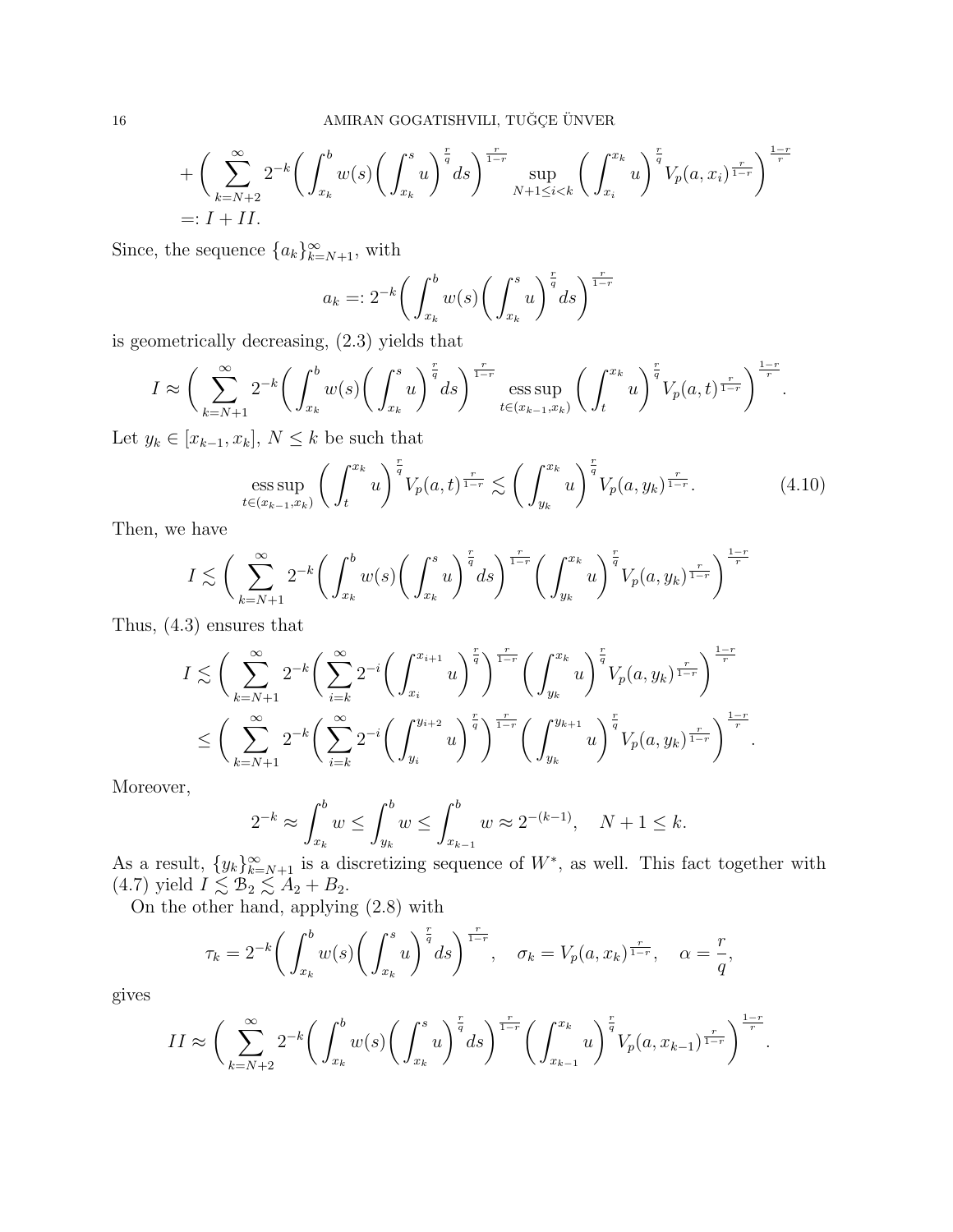Finally, using (4.3) and (4.7), we obtain that

$$
II \approx \bigg(\sum_{k=N+2}^{\infty} 2^{-k} \bigg(\sum_{i=k}^{\infty} 2^{-i} \bigg(\int_{x_i}^{x_{i+1}} u\bigg)^{\frac{r}{q}}\bigg)^{\frac{r}{1-r}} \bigg(\int_{x_{k-1}}^{x_k} u\bigg)^{\frac{r}{q}} V_p(a, x_{k-1})^{\frac{r}{1-r}}\bigg)^{\frac{1-r}{r}} \leq A_2 + B_2.
$$

Therefore,

$$
C_3 \lesssim A_2 + B_2. \tag{4.11}
$$

Finally, combination of (4.8) and (4.11) yield,  $C_2 + C_3 \approx A_2 + B_2$ . Accordingly, the best constant C in (1.5) satisfies  $C \approx C_2 + C_3$ .

(iii) Let  $q < 1 \leq r$ . According to [Theorem 3.2, (iii)], the best constant in (1.5) satisfies  $C \approx A_3 + B_1$ . We will begin our proof by showing that  $A_3 + B_1 \approx A_3 + B_1$ , where

$$
A_3 := \sup_{N+1 \le k < \infty} 2^{-\frac{k}{r}} \bigg( \int_a^{x_k} \bigg( \int_t^{x_k} u \bigg)^{\frac{q}{1-q}} u(t) \, V_p(a,t)^{\frac{q}{1-q}} dt \bigg)^{\frac{1-q}{q}}.
$$

It is clear that  $A_3 \leq A_3$ , the proof of this part is complete if we show that  $A_3 \lesssim A_3 + B_1$ . Assume that  $\max\{\mathcal{A}_3, \mathcal{B}_1\} < \infty$ . Then,

$$
\left(\int_{x_{k-1}}^{x_k} \left(\int_t^{x_k} u\right)^{\frac{q}{1-q}} u(t) \, V_p(a,t)^{\frac{q}{1-q}} dt\right)^{\frac{1-q}{q}} < \infty, \quad k \ge N+1
$$

holds. Thus, for each  $t \in [x_{k-1}, x_k]$ ,  $k \geq N+1$ , we have

$$
\left(\int_t^{x_k} u\right)^{\frac{1}{q}} V_p(a,t) \lesssim \left(\int_t^{x_k} \left(\int_s^{x_k} u\right)^{\frac{q}{1-q}} u(s) V_p(a,s)^{\frac{q}{1-q}} ds\right)^{\frac{1-q}{q}}.
$$

Therefore, we have

$$
\lim_{t \to x_k-} \left( \int_t^{x_k} u \right)^{\frac{1}{q}} V_p(a, t) = 0. \tag{4.12}
$$

In that case, integration by parts gives

$$
\left(\int_{a}^{x_{k}}\left(\int_{t}^{x_{k}}u\right)^{\frac{q}{1-q}}u(t)V_{p}(a,t)^{\frac{q}{1-q}}dt\right)^{\frac{1-q}{q}}\n\approx\left(\int_{a}^{x_{k}}\left(\int_{t}^{x_{k}}u\right)^{\frac{1}{1-q}}d\left[V_{p}(a,t)^{\frac{q}{1-q}}\right]\right)^{\frac{1-q}{q}}+\lim_{t\to a+}\left(\int_{t}^{x_{k}}u\right)^{\frac{1}{q}}V_{p}(a,t)\n\approx\left(\sum_{i=N+1}^{k}\int_{x_{i-1}}^{x_{i}}\left(\int_{t}^{x_{i}}u\right)^{\frac{1}{1-q}}d\left[V_{p}(a,t)^{\frac{q}{1-q}}\right]\right)^{\frac{1-q}{q}}\n+\left(\sum_{i=N+1}^{k-1}\left(\int_{x_{i}}^{x_{k}}u\right)^{\frac{1}{1-q}}\int_{x_{i-1}}^{x_{i}}d\left[V_{p}(a,t)^{\frac{q}{1-q}}\right]\right)^{\frac{1-q}{q}}\n+\lim_{t\to a+}\left(\int_{t}^{x_{k}}u\right)^{\frac{1}{q}}V_{p}(a,t).
$$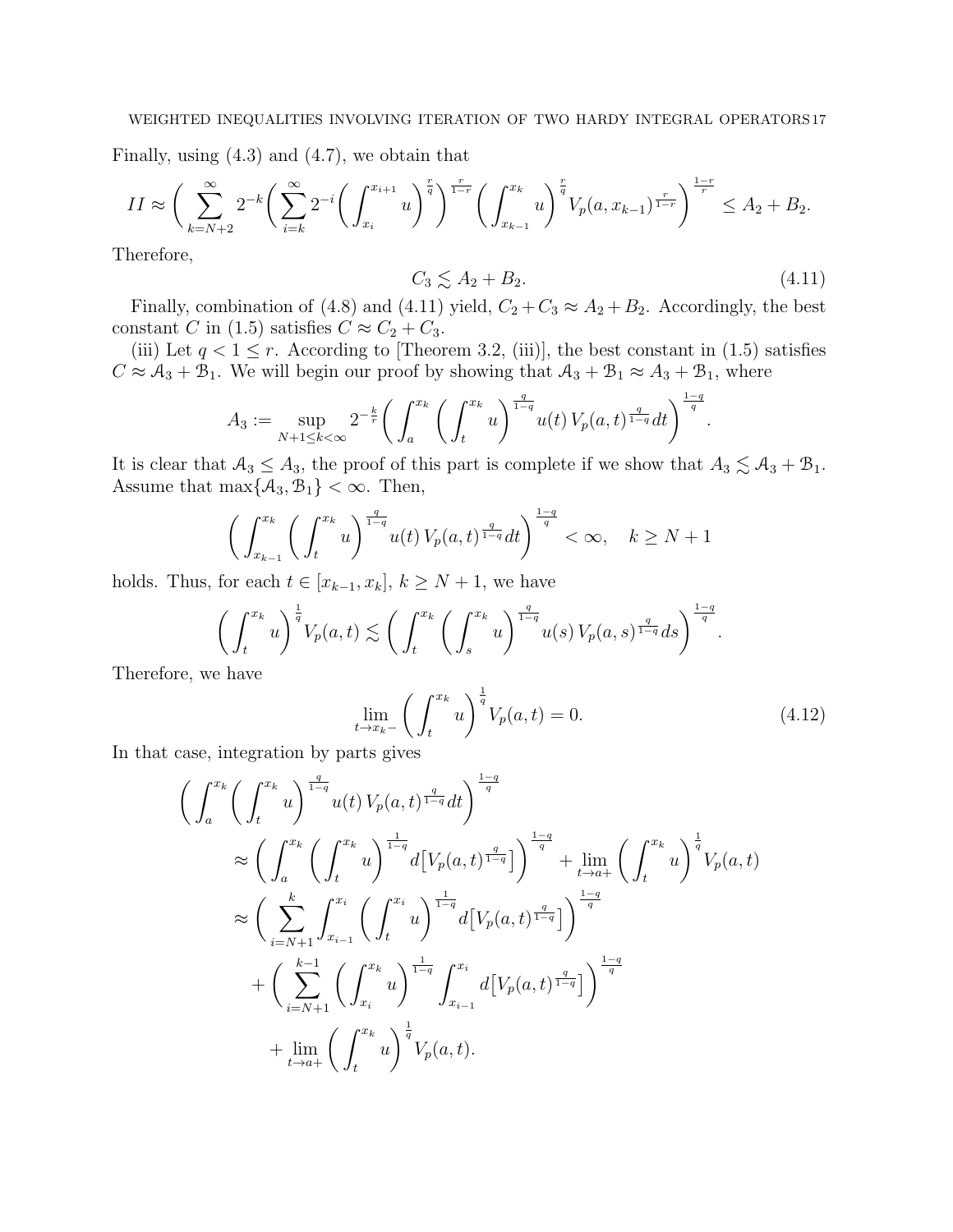Moreover, Minkowski's inequality with  $\frac{1}{1-q} > 1$  yields that

$$
\begin{split}\n&\Big(\sum_{i=N+1}^{k-1} \bigg(\int_{x_i}^{x_k} u\bigg)^{\frac{1}{1-q}} \int_{x_{i-1}}^{x_i} d\big[ V_p(a,t)^{\frac{q}{1-q}} \big] \Big)^{\frac{1-q}{q}} \\
&= \bigg(\sum_{i=N+1}^{k-1} \bigg(\sum_{j=i}^{k-1} \int_{x_j}^{x_{j+1}} u\bigg)^{\frac{1}{1-q}} \int_{x_{i-1}}^{x_i} d\big[ V_p(a,t)^{\frac{q}{1-q}} \big] \bigg)^{\frac{1-q}{q}} \\
&\leq \bigg(\sum_{j=N+1}^{k-1} \bigg(\int_{x_j}^{x_{j+1}} u\bigg) \bigg(\sum_{i=N+1}^{j} \int_{x_{i-1}}^{x_i} d\big[ V_p(a,t)^{\frac{q}{1-q}} \big] \bigg)^{1-q} \bigg)^{\frac{1}{q}} \\
&= \bigg(\sum_{j=N+1}^{k-1} \bigg(\int_{x_j}^{x_{j+1}} u\bigg) \bigg(\int_a^{x_j} d\big[ V_p(a,t)^{\frac{q}{1-q}} \big] \bigg)^{1-q} \bigg)^{\frac{1}{q}}.\n\end{split}
$$

Then, we arrive at

$$
\left(\int_{a}^{x_{k}}\left(\int_{t}^{x_{k}}u\right)^{\frac{q}{1-q}}u(t)V_{p}(a,t)^{\frac{q}{1-q}}dt\right)^{\frac{1-q}{q}}\n\lesssim \left(\sum_{i=N+1}^{k}\int_{x_{i-1}}^{x_{i}}\left(\int_{t}^{x_{i}}u\right)^{\frac{1}{1-q}}d[V_{p}(a,t)^{\frac{q}{1-q}}]\right)^{\frac{1-q}{q}}\n+ \left(\sum_{j=N+1}^{k-1}\left(\int_{x_{j}}^{x_{j+1}}u\right)\left(\int_{a}^{x_{j}}d[V_{p}(a,t)^{\frac{q}{1-q}}]\right)^{1-q}\right)^{\frac{1}{q}}\n+ \lim_{t\to a+}\left(\int_{t}^{x_{k}}u\right)^{\frac{1}{q}}V_{p}(a,t).
$$
\n(4.13)

Now, we are in position to find the upper estimate for  $A_3$ . Using (4.13), we have that

$$
A_3 \lesssim \sup_{N+1 \le k < \infty} 2^{-\frac{k}{r}} \bigg( \sum_{i=N+1}^k \int_{x_{i-1}}^{x_i} \bigg( \int_t^{x_i} u \bigg)^{\frac{1}{1-q}} d\big[ V_p(a, t)^{\frac{q}{1-q}} \big] \bigg)^{\frac{1-q}{q}}
$$
  
+ 
$$
\sup_{N+2 \le k < \infty} 2^{-\frac{k}{r}} \bigg( \sum_{j=N+1}^{k-1} \bigg( \int_{x_j}^{x_{j+1}} u \bigg) \bigg( \int_a^{x_j} d\big[ V_p(a, t)^{\frac{q}{1-q}} \big] \bigg)^{1-q} \bigg)^{\frac{1}{q}}
$$
  
+ 
$$
\sup_{N+1 \le k < \infty} 2^{-\frac{k}{r}} \lim_{t \to a+} \bigg( \int_t^{x_k} u \bigg)^{\frac{1}{q}} V_p(a, t)
$$

Further, (2.1) yields,

$$
A_3 \lesssim \sup_{N+1 \le k < \infty} 2^{-\frac{k}{r}} \bigg( \int_{x_{k-1}}^{x_k} \bigg( \int_t^{x_k} u \bigg)^{\frac{1}{1-q}} d\big[ V_p(a, t)^{\frac{q}{1-q}} \big] \bigg)^{\frac{1-q}{q}}
$$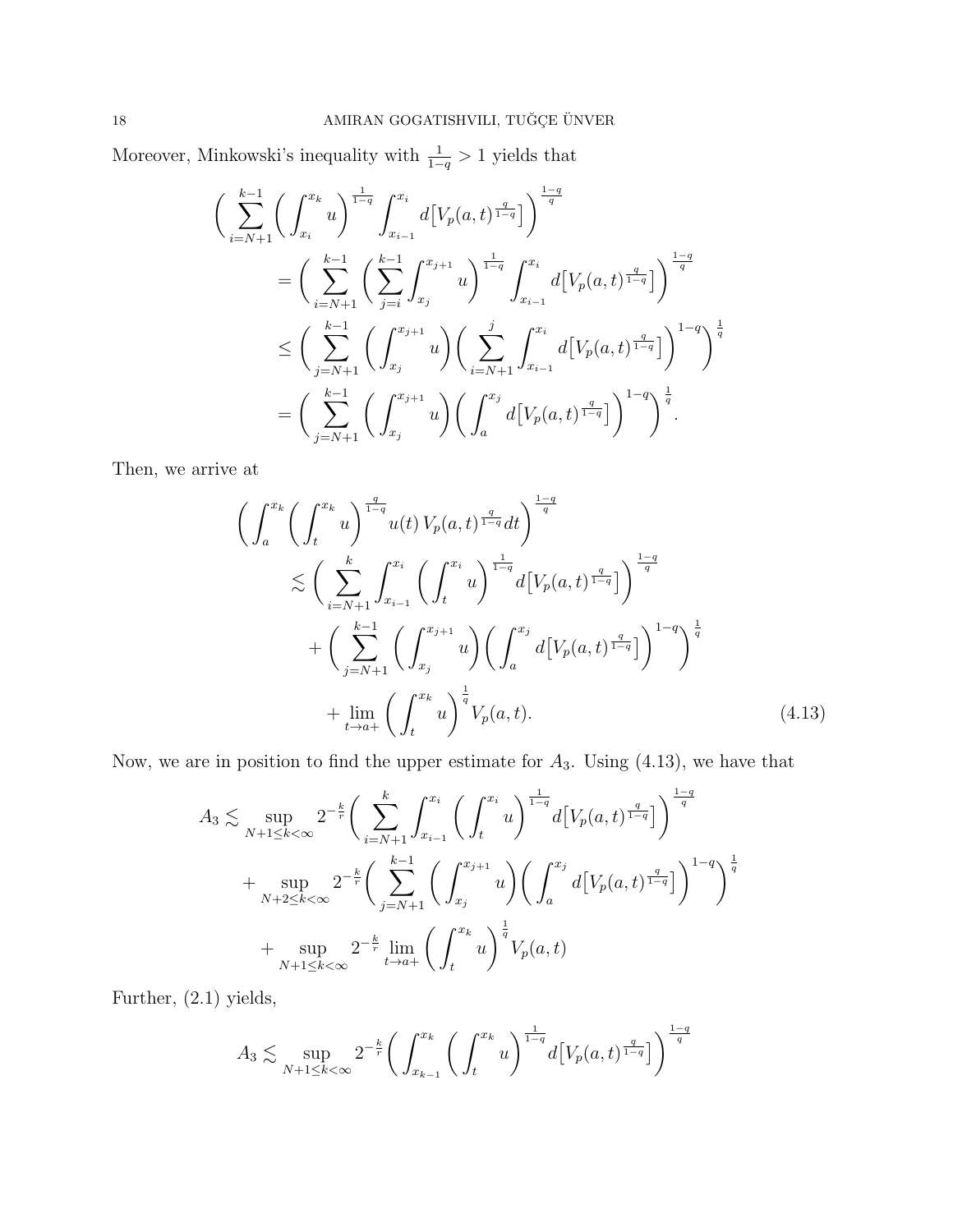+ 
$$
\sup_{N+1 \le k < \infty} 2^{-\frac{k}{r}} \left( \int_{x_k}^{x_{k+1}} u \right)^{\frac{1}{q}} \left( \int_a^{x_k} d\left[ V_p(a, t)^{\frac{q}{1-q}} \right] \right)^{\frac{1-q}{q}}
$$
  
+  $\sup_{N+1 \le k < \infty} 2^{-\frac{k}{r}} \lim_{t \to a+} \left( \int_t^{x_k} u \right)^{\frac{1}{q}} V_p(a, t)$   
=:  $A_{3,1} + A_{3,2} + A_{3,3}$ .

Integrating by parts again, we have that

$$
A_{3,1} \lesssim \sup_{N+1 \le k < \infty} 2^{-\frac{k}{r}} \bigg( \int_{x_{k-1}}^{x_k} \bigg( \int_t^{x_k} u \bigg)^{\frac{q}{1-q}} u(t) V_p(a,t)^{\frac{q}{1-q}} dt \bigg)^{\frac{1-q}{q}}.
$$

Thus, (4.1) gives,

$$
A_{3,1} \lesssim \sup_{N+1 \le k < \infty} 2^{-\frac{k}{r}} \bigg( \int_{x_{k-1}}^{x_k} \bigg( \int_t^{x_k} u \bigg)^{\frac{q}{1-q}} u(t) V_p(x_{k-1}, t)^{\frac{q}{1-q}} dt \bigg)^{\frac{1-q}{q}}
$$
  
+ 
$$
\sup_{N+2 \le k < \infty} 2^{-\frac{k}{r}} \bigg( \int_{x_{k-1}}^{x_k} u \bigg)^{\frac{1}{q}} V_p(a, x_{k-1})
$$
  

$$
\lesssim A_3 + B_1.
$$
 (4.14)

Additionally,

$$
A_{3,2} \lesssim \sup_{N+1 \le k < \infty} 2^{-\frac{k}{r}} \bigg( \int_{x_k}^{x_{k+1}} u \bigg)^{\frac{1}{q}} V_p(a, x_k) \le \mathcal{B}_1. \tag{4.15}
$$

Lastly, we will find a suitable upper estimate for  $A_{3,3}$ . To this end, we will treat the cases  $N = -\infty$  and  $N < \infty$ , separately. Observe that, if  $N = -\infty$ , since  $x_i \to a$  if  $i \to -\infty$ , we have for any  $k$ ,

$$
\lim_{t \to a+} \left( \int_t^{x_k} u \right)^{\frac{1}{q}} V_p(a, t) = \lim_{i \to -\infty} \left( \int_{x_i}^{x_k} u \right)^{\frac{1}{q}} V_p(a, x_i) \le \sup_{i < k} \left( \int_{x_i}^{x_k} u \right)^{\frac{1}{q}} V_p(a, x_i). \tag{4.16}
$$

Then, then using  $(4.16)$  together with  $(2.7)$ , we get

$$
A_{3,3} \lesssim \sup_{k \in \mathbb{Z}} 2^{-\frac{k}{r}} \sup_{i < k} \left( \int_{x_i}^{x_k} u \right)^{\frac{1}{q}} V_p(a, x_i)
$$
  

$$
\approx \sup_{k \in \mathbb{Z}} 2^{-\frac{k}{r}} \left( \int_{x_{k-1}}^{x_k} u \right)^{\frac{1}{q}} V_p(a, x_{k-1}) \lesssim \mathcal{B}_1.
$$

On the other hand, if,  $N > -\infty$ 

$$
\lim_{t \to a+} \left( \int_t^{x_k} u \right)^{\frac{1}{q}} V_p(a,t) \le \operatorname{ess} \sup_{t \in (a,x_{N+1})} \left( \int_t^{x_k} u \right)^{\frac{1}{q}} V_p(a,t)
$$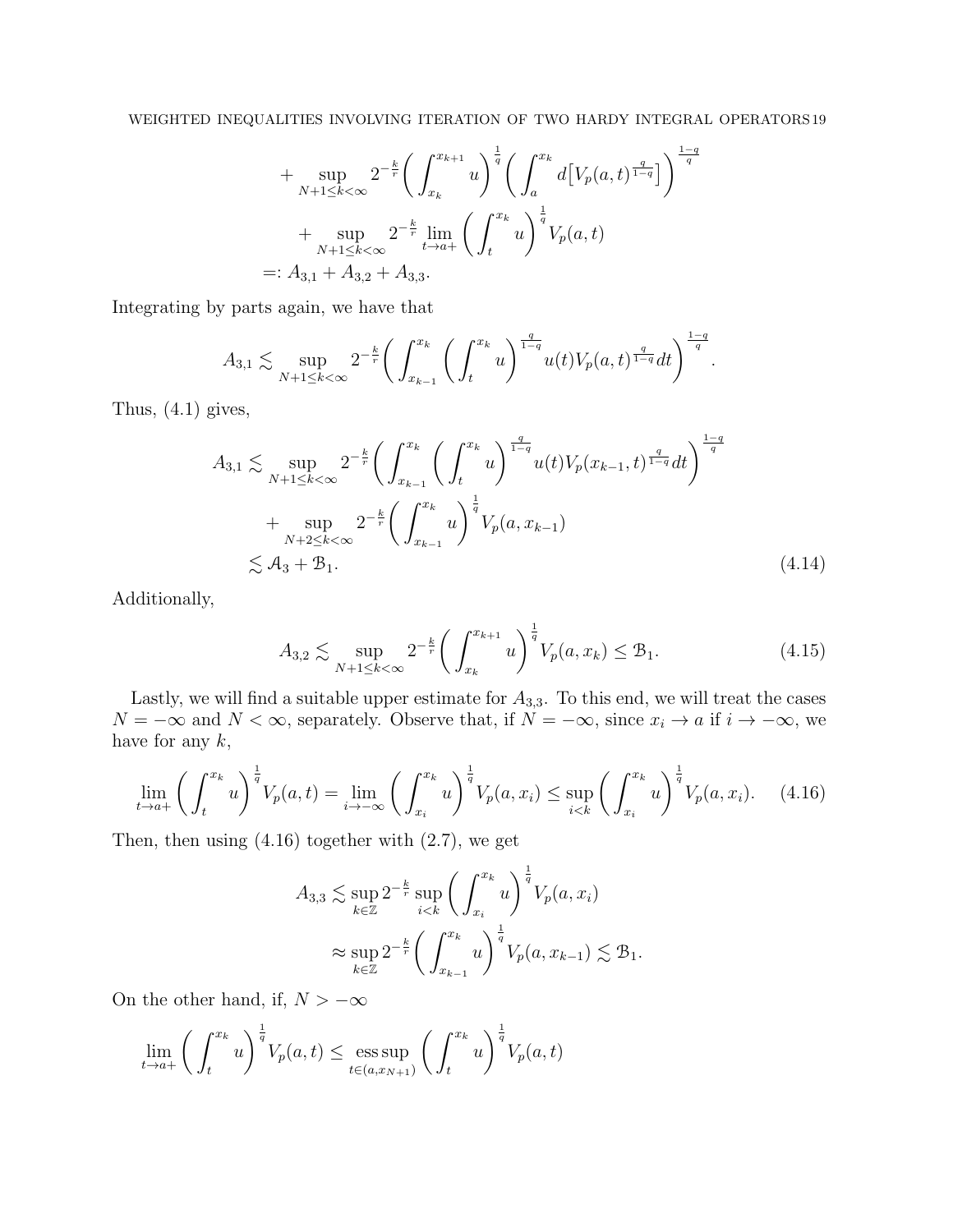$$
\approx \underset{t \in (a,x_{N+1})}{\text{ess sup}} \left( \int_{t}^{x_{N+1}} u \right)^{\frac{1}{q}} V_{p}(a,t) + \left( \int_{x_{N+1}}^{x_{k}} u \right)^{\frac{1}{q}} V_{p}(a,x_{N+1}). \tag{4.17}
$$

Additionally, it is easy to see that

$$
\underset{\tau \in (x,y)}{\text{ess sup}} \left( \int_{\tau}^{y} u \right)^{\frac{1}{q}} V_p(x,\tau) \le \left( \int_{x}^{y} \left( \int_{t}^{y} u \right)^{\frac{q}{1-q}} u(t) V_p(x,t)^{\frac{q}{1-q}} dt \right)^{\frac{1-q}{q}}.
$$
(4.18)

First, using (4.17), we get

$$
A_{3,3} \lesssim \sup_{N+1 \le k < \infty} 2^{-\frac{k}{r}} \operatorname*{ess\,sup}_{t \in (a,x_{N+1})} \left( \int_t^{x_{N+1}} u \right)^{\frac{1}{q}} V_p(a,t) + \sup_{N+2 \le k < \infty} 2^{-\frac{k}{r}} \sup_{N+1 \le i < k} \left( \int_{x_i}^{x_k} u \right)^{\frac{1}{q}} V_p(a,x_i).
$$

Then, using (4.18) for the first term and applying (2.7) for the second term, we get

$$
A_{3,3} \lesssim \sup_{N+1 \le k < \infty} 2^{-\frac{k}{r}} \bigg( \int_{x_{k-1}}^{x_k} \bigg( \int_t^{x_k} u \bigg)^{\frac{q}{1-q}} u(t) \, V_p(a,t)^{\frac{q}{1-q}} dt \bigg)^{\frac{1-q}{q}}
$$
\n
$$
+ \sup_{N+2 \le k < \infty} 2^{-\frac{k}{r}} \bigg( \int_{x_{k-1}}^{x_k} u \bigg)^{\frac{1}{q}} V_p(a, x_{k-1}).
$$

Finally, using (4.1), we arrive at

$$
A_{3,3} \lesssim A_3 + \sup_{N+2 \le k < \infty} 2^{-\frac{k}{r}} \bigg( \int_{x_{k-1}}^{x_k} u \bigg)^{\frac{1}{q}} V_p(a, x_{k-1}) \lesssim A_3 + B_1.
$$

Consequently, we have for any  $N \in \mathbb{Z} \cup \{-\infty\}$ ,  $A_{3,3} \lesssim A_3 + B_1$ . Combining the last estimate with (4.14) and (4.15), we arrive at  $A_3 \lesssim A_3 + B_1$ , hence,  $C \approx A_3 + B_1$ .

Let us now continue the proof by showing  $A_3 + B_1 \approx C_1 + C_4$ .

To this end, taking  $\alpha = 1/r$  and

$$
h(x) = \left(\int_a^x \left(\int_t^x u\right)^{\frac{q}{1-q}} u(t) V_p(a,t)^{\frac{q}{1-q}} dt\right)^{\frac{1-q}{q}}, \quad x \in (a,b)
$$

in (2.10), we have that  $A_3 \approx C_4$ . Moreover, we have already shown in (4.4) and (4.5) that  $\mathcal{B}_1 \lesssim C_1 \lesssim A_1 + B_1$ . Furthermore, (4.18) yields that  $A_1 \lesssim A_3$ . Consequently, we have  $A_3 + B_1 \lesssim C_4 + C_1 \lesssim A_3 + B_1$ , which is the desired estimate.

(iv) Let max $\{r, q\} < 1$ . Then, using [Theorem 3.2, (iv)], we have that  $C \approx \mathcal{B}_2 + \mathcal{A}_4$ . First of all, We will show that  $B_2 + A_4 \approx B_2 + A_4$ , where

$$
A_4 := \bigg( \sum_{k=N+1}^{\infty} 2^{-\frac{k}{1-r}} \bigg( \int_a^{x_k} \bigg( \int_t^{x_k} u \bigg)^{\frac{q}{1-q}} u(t) V_p(a,t)^{\frac{q}{1-q}} dt \bigg)^{\frac{r(1-q)}{q(1-r)}} \bigg)^{\frac{1-r}{r}},
$$

and  $B_2$  is defined in (4.6).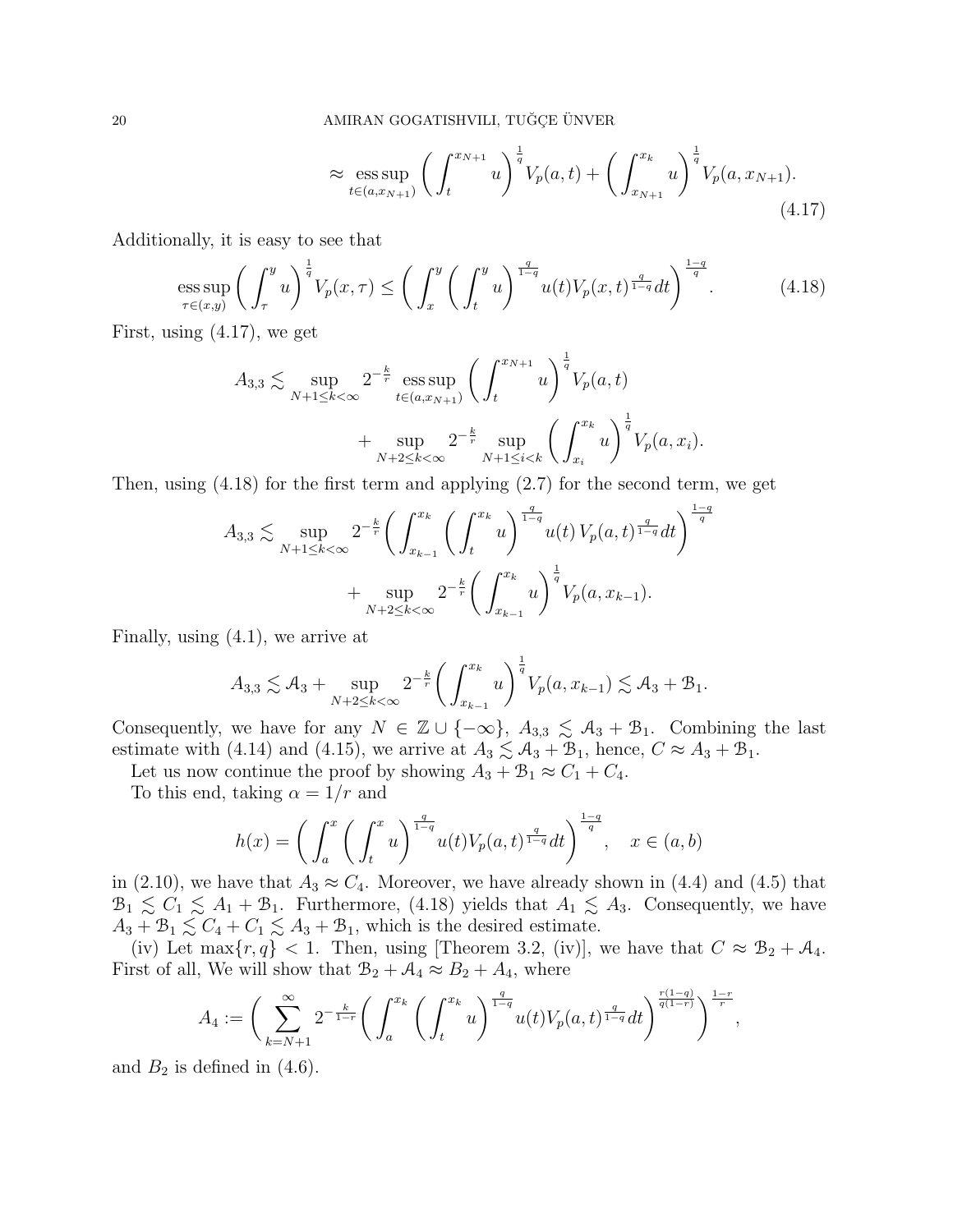It is clear that  $A_4 \leq A_4$ . We have already shown in (4.7) that  $B_2 \lesssim A_2 + B_2$ . Moreover, analogously as in the previous proof, using (4.18), one can easily see that  $A_2 \lesssim A_4$ . Thus,  $B_2 + A_4 \lesssim B_2 + A_4$  follows.

It remains to prove that  $B_2 + A_4 \lesssim B_2 + A_4$ . Assume that  $\max\{\mathcal{A}_4, \mathcal{B}_2\} < \infty$ . Then, using the same steps as in the previous case, we can see that (4.12) holds, therefore (4.13) is true in this case, as well.

Applying (4.13) combined with (2.5), we obtain that

$$
A_4 \lesssim \bigg(\sum_{k=N+1}^{\infty} 2^{-\frac{k}{1-r}} \bigg(\int_{x_{k-1}}^{x_k} \bigg(\int_t^{x_k} u\bigg)^{\frac{1}{1-q}} d\bigg[V_p(a,t)^{\frac{q}{1-q}}\bigg]\bigg)^{\frac{r(1-q)}{q(1-r)}}\bigg)^{\frac{1-r}{r}} + \bigg(\sum_{k=N+2}^{\infty} 2^{-\frac{k}{1-r}} \bigg(\int_{x_{k-1}}^{x_k} u\bigg)^{\frac{r}{q(1-r)}} \bigg(\int_a^{x_{k-1}} d\bigg[V_p(a,t)^{\frac{q}{1-q}}\bigg]\bigg)^{\frac{r(1-q)}{q(1-r)}}\bigg)^{\frac{1-r}{r}} + \bigg(\sum_{k=N+1}^{\infty} 2^{-\frac{k}{1-r}} \bigg[\lim_{t \to a+} \bigg(\int_t^{x_k} u\bigg)^{\frac{1}{q}} V_p(a,t)\bigg]^{\frac{r}{1-r}}\bigg)^{\frac{1-r}{r}}
$$
  
=:  $A_{4,1} + A_{4,2} + A_{4,3}$ .

holds.

As in the proof of the previous case, using integration by parts in combination with (4.1), we have that

$$
A_{4,1} \lesssim \left(\sum_{k=N+1}^{\infty} 2^{-\frac{k}{1-r}} \left(\int_{x_{k-1}}^{x_k} \left(\int_t^{x_k} u\right)^{\frac{q}{1-q}} u(t) V_p(a,t)\right)^{\frac{r(1-q)}{q(1-r)}}\right)^{\frac{1-r}{r}}
$$
  

$$
\approx A_4 + \left(\sum_{k=N+2}^{\infty} 2^{-\frac{k}{1-r}} \left(\int_{x_{k-1}}^{x_k} u\right)^{\frac{r}{q(1-r)}} V_p(a, x_{k-1})^{\frac{r}{1-r}}\right)^{\frac{1-r}{r}}
$$
  

$$
\lesssim A_4 + B_2.
$$
 (4.19)

On the other hand, it is clear that

$$
A_{4,2} \lesssim \left(\sum_{k=N+2}^{\infty} 2^{-\frac{k}{1-r}} \left(\int_{x_{k-1}}^{x_k} u\right)^{\frac{r}{q(1-r)}} V_p(a, x_{k-1})^{\frac{r}{1-r}}\right)^{\frac{1-r}{r}} \lesssim \mathcal{B}_2. \tag{4.20}
$$

Furthermore, if  $N = -\infty$ , using (4.16), and then applying (2.8), we get

$$
A_{4,3} \lesssim \bigg(\sum_{k=-\infty}^{\infty} 2^{-\frac{k}{1-r}} \sup_{-\infty < i < k} \bigg(\int_{x_i}^{x_k} u\bigg)^{\frac{r}{q(1-r)}} V_p(a, x_i)^{\frac{r}{1-r}} \bigg)^{\frac{1-r}{r}} \times \\ \approx \bigg(\sum_{k=-\infty}^{\infty} 2^{-\frac{k}{1-r}} \bigg(\int_{x_{k-1}}^{x_k} u\bigg)^{\frac{r}{q(1-r)}} V_p(a, x_{k-1})^{\frac{r}{1-r}} \bigg)^{\frac{1-r}{r}} \lesssim \mathcal{B}_2.
$$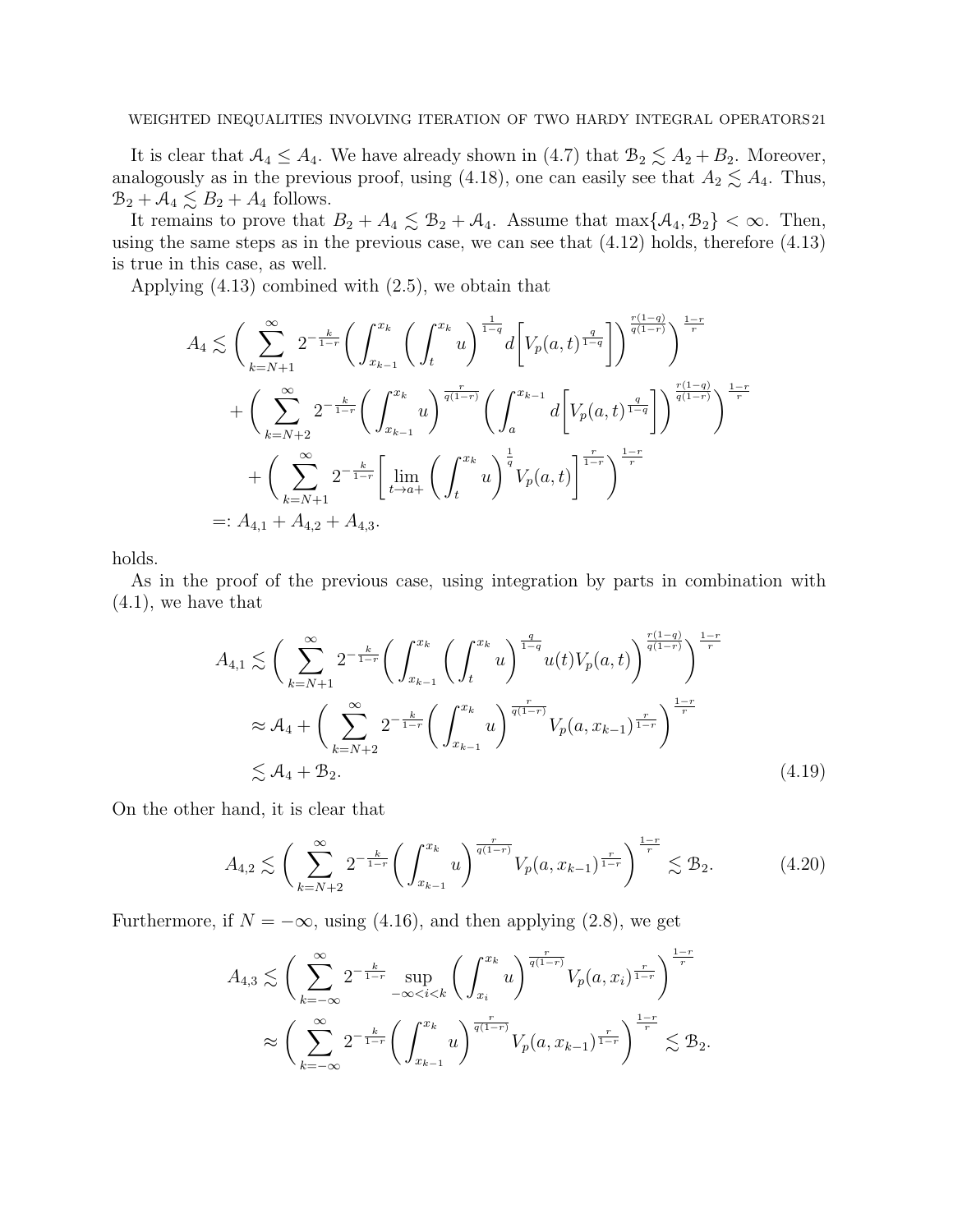If  $N > -\infty$ , (4.17) together with (4.18) yields,

$$
A_{4,3} \lesssim \left(\sum_{k=N+1}^{\infty} 2^{-\frac{k}{1-r}} \left(\int_{x_{k-1}}^{x_k} \left(\int_t^{x_k} u\right)^{\frac{q}{1-q}} u(t) V_p(a,t)^{\frac{q}{1-q}} dt\right)^{\frac{r(1-q)}{q(1-r)}}\right)^{\frac{1-r}{r}}
$$

$$
+ \left(\sum_{k=N+2}^{\infty} 2^{-\frac{k}{1-r}} \sup_{N+1 \le i < k} \left(\int_{x_i}^{x_k} u\right)^{\frac{r}{q(1-r)}} V_p(a,x_i)^{\frac{r}{1-r}}\right)^{\frac{1-r}{r}}.
$$

Applying  $(4.1)$  to the first term and  $(2.8)$  to the second term, we have

$$
A_{4,3} \lesssim A_4 + \left(\sum_{k=N+2}^{\infty} 2^{-\frac{k}{1-r}} \left(\int_{x_{k-1}}^{x_k} u\right)^{\frac{r}{q(1-r)}} V_p(a, x_{k-1})^{\frac{r}{1-r}}\right)^{\frac{1-r}{r}} \lesssim A_4 + B_2.
$$

Thus, for any  $N \in \mathbb{Z} \cup \{-\infty\}$ , we arrive at  $A_{4,3} \lesssim A_4 + B_2$ . This fact, combined with (4.19) and (4.20) yields  $A_4 \lesssim A_4 + B_2$ . Since  $B_2 \leq B_2$ , we have  $A_4 + B_2 \lesssim A_4 + B_2$  and consequently,  $C \approx B_2 + A_4$ .

Now, we will show that  $B_2 + A_4 \approx C_3 + C_5$ . Applying (2.9) with  $\alpha = \frac{r}{1-r}$  $\frac{r}{1-r}$  and

$$
h(x) = \left(\int_a^x \left(\int_t^x u\right)^{\frac{q}{1-q}} u(t) V_p(a,t)^{\frac{q}{1-q}} dt\right)^{\frac{r(1-q)}{q(1-r)}}, \quad x \in (a,b),
$$

it is clear that  $A_4 \approx C_5$ . We have also shown in (4.9) that  $B_2 \lesssim C_3$ . Hence, it remains to show that  $C_3 \lesssim A_4 + B_2$ . To this end, we can use (4.18), and obtain  $A_2 \lesssim A_4$ . Moreover, we know from (4.11) that  $C_3 \leq A_2 + B_2$ . Consequently,  $C_3 \leq A_4 + B_2$  holds and the proof is complete.  $\Box$ 

**Proof of Theorem 1.2** We will prove that inequality (1.9) holds for all  $f \in \mathfrak{M}^{\uparrow}(a, b)$ if and only if inequality

$$
\left(\int_{a}^{b} \left(\int_{a}^{x} \left(\int_{a}^{t} h(\tau)d\tau\right)^{\frac{1}{p}} u(t)dt\right)^{q} w(x)dx\right)^{\frac{p}{q}} \leq C^{p} \int_{a}^{b} h(x) \left(\int_{x}^{b} v\right) dx \tag{4.21}
$$

holds for all  $h \in \mathfrak{M}^+(a, b)$ .

Assume that (1.9) holds for all  $f \in \mathfrak{M}^{\dagger}(a, b)$ . Substituting  $f(x) = (\int_a^x h)^{\frac{1}{p}}, x \in (a, b)$ for  $h \in \mathfrak{M}^+(a, b)$  in (1.9) and applying Fubini on the right-hand side, (4.21) follows.

Conversely, assume that (4.21) holds for all  $h \in \mathfrak{M}^+(a,b)$ . Since any  $f \in \mathfrak{M}^+(a,b)$ , even if  $f(0) > 0$ , can be approximated pointwise from below by a function of the form  $f(x)^p = \int_a^x h, x \in (a, b)$ , then the validity of (4.21) yields (1.9).

Next, in (4.21), transferring the weight  $\int_x^b v$  to the left-hand side, we get that (1.9) holds for all  $f \in \mathfrak{M}^{\uparrow}(a, b)$  if and only

$$
\left(\int_a^b \left(\int_a^x \left(\int_a^t h(\tau) \left(\int_\tau^b v\right)^{-1} d\tau\right)^{\frac{1}{p}} u(t) dt\right)^{q} w(x) dx\right)^{\frac{p}{q}} \le C^p \int_a^b h(x) dx
$$

holds for all  $h \in \mathfrak{M}^+(a, b)$ . Therefore, the result follows from Theorem 1.1.

□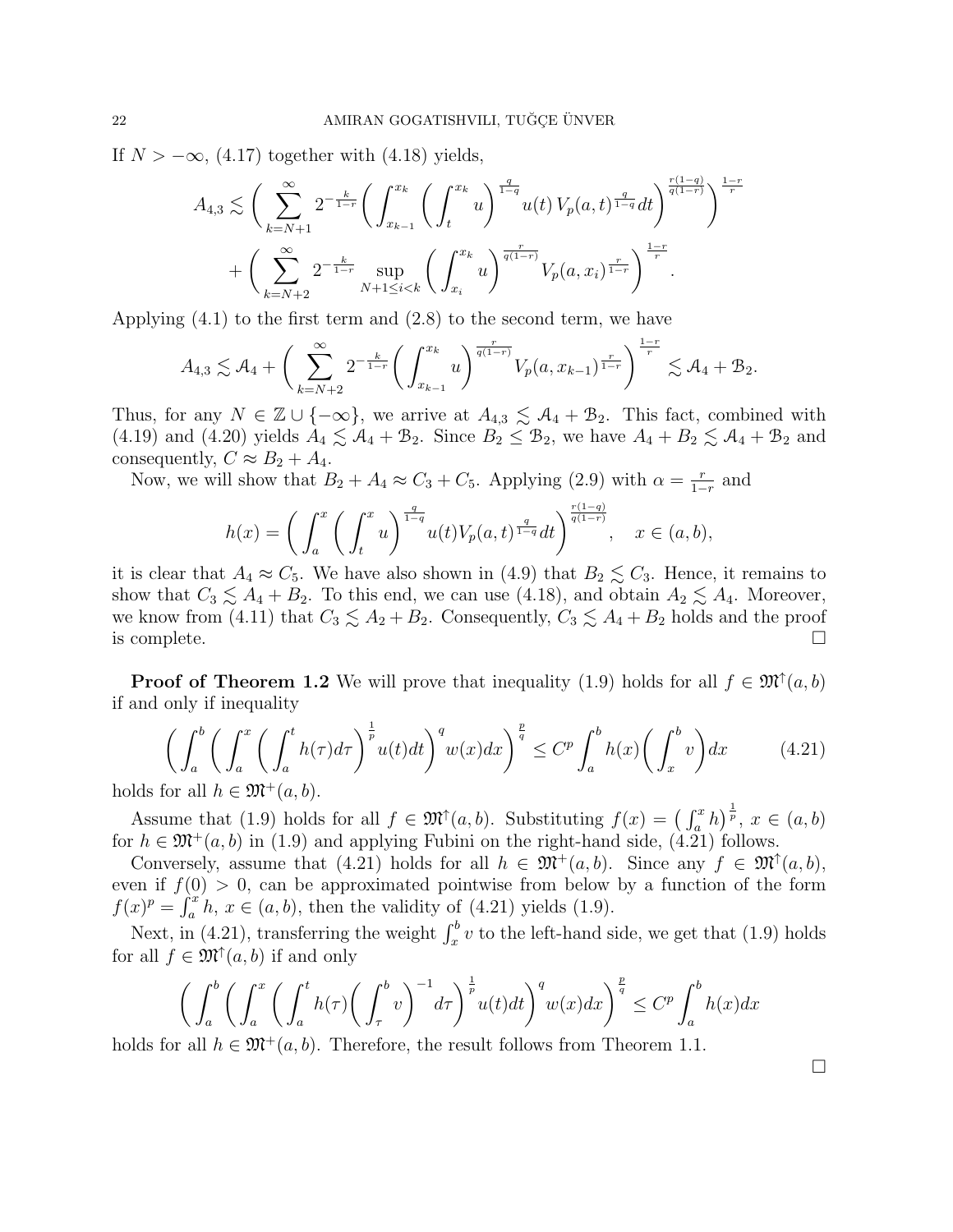#### **REFERENCES**

- [1] G. BENNETT, Some elementary inequalities. III, Quart. J. Math. Oxford Ser. (2), 42 (1991), pp. 149– 174. https://doi.org/10.1093/qmath/42.1.149.
- [2] S. BLOOM AND R. KERMAN, Weighted norm inequalities for operators of Hardy type, Proc. Amer. Math. Soc., 113 (1991), pp. 135–141. https://doi.org/10.2307/2048449.
- [3] A. GOGATISHVILI, M. KŘEPELA, L. PICK, AND F. SOUDSKÝ, Embeddings of Lorentztype spaces involving weighted integral means, J. Funct. Anal., 273 (2017), pp. 2939–2980. https://doi.org/10.1016/j.jfa.2017.06.008.
- [4] A. GOGATISHVILI, Z. MIHULA, L. PICK, H. TURČINOVÁ, AND T. ÜNVER, Weighted inequalities for a superposition of the copson operator and the hardy operator, arXiv preprint arXiv:2109.03095, (2021).
- [5] A. GOGATISHVILI, R. MUSTAFAYEV, AND T. UNVER, Embeddings between weighted Copson and Cesàro function spaces, Czechoslovak Math. J.,  $67(142)$   $(2017)$ , pp. 1105–1132. https://doi.org/10.21136/CMJ.2017.0424-16.
- [6] A. GOGATISHVILI AND R. C. MUSTAFAYEV, Weighted iterated Hardy-type inequalities, Math. Inequal. Appl., 20 (2017), pp. 683–728. https://doi.org/10.7153/mia-20-45.
- [7] A. GOGATISHVILI, R. C. MUSTAFAYEV, AND T. UNVER, Embedding relations between weighted complementary local Morrey-type spaces and weighted local Morrey-type spaces, Eurasian Math. J., 8 (2017), pp. 34–49.
- [8] A. GOGATISHVILI AND L. PICK, Discretization and anti-discretization of rearrangement-invariant norms, Publ. Mat., 47 (2003), pp. 311–358.
- [9] A. Gogatishvili and V. D. Stepanov, Reduction theorems for operators on the cones of monotone functions, J. Math. Anal. Appl., 405 (2013), pp. 156–172. https://doi.org/10.1016/j.jmaa.2013.03.046.
- [10] A. GOGATISHVILI AND V. D. STEPANOV, Reduction theorems for weighted integral inequalities on the cone of monotone functions, Uspekhi Mat. Nauk, 68 (2013), pp. 3–68. https://doi.org/10.1070/rm2013v068n04abeh004849.
- [11] M. L. GOLDMAN, Order-sharp estimates for Hardy-type operators on the cones of functions with properties of monotonicity, Eurasian Math. J., 3 (2012), pp. 53–84.
- [12] , Some equivalent criteria for the boundedness of Hardy-type operators on the cone of quasimonotone functions, Eurasian Math. J., 4 (2013), pp. 43–63.
- [13] K.-G. Grosse-Erdmann, The blocking technique, weighted mean operators and Hardy's inequality, vol. 1679 of Lecture Notes in Mathematics, Springer-Verlag, Berlin, 1998. https://doi.org/10.1007/BFb0093486.
- [14] H. P. HEINIG AND V. D. STEPANOV, Weighted Hardy inequalities for increasing functions, Canad. J. Math., 45 (1993), pp. 104–116. https://doi.org/10.4153/CJM-1993-006-3.
- [15] A. KUFNER, L.-E. PERSSON, AND N. SAMKO, Weighted inequalities of Hardy type, World Scientific Publishing Co. Pte. Ltd., Hackensack, NJ, second ed., 2017. https://doi.org/10.1142/10052.
- [16] M. KŘEPELA, *Boundedness of Hardy-type operators with a kernel: integral weighted condi*tions for the case  $0 < q < 1 \leq p < \infty$ , Rev. Mat. Complut., 30 (2017), pp. 547-587. https://doi.org/10.1007/s13163-017-0230-9.
- [17] M. KŘEPELA AND L. PICK, Weighted inequalities for iterated Copson integral operators, Studia Math., 253 (2020), pp. 163–197. https://doi.org/10.4064/sm181016-5-5.
- [18] Q. Lai, Weighted modular inequalities for Hardy type operators, Proc. London Math. Soc. (3), 79 (1999), pp. 649–672. https://doi.org/10.1112/S0024611599012010.
- [19] F. J. MARTÍN-REYES AND E. SAWYER, Weighted inequalities for Riemann-Liouville fractional integrals of order one and greater, Proc. Amer. Math. Soc., 106 (1989), pp. 727–733. https://doi.org/10.2307/2047428.
- [20] R. Mustafayev, On weighted iterated Hardy-type inequalities, Positivity, 22 (2018), pp. 275–299. https://doi.org/10.1007/s11117-017-0512-y.